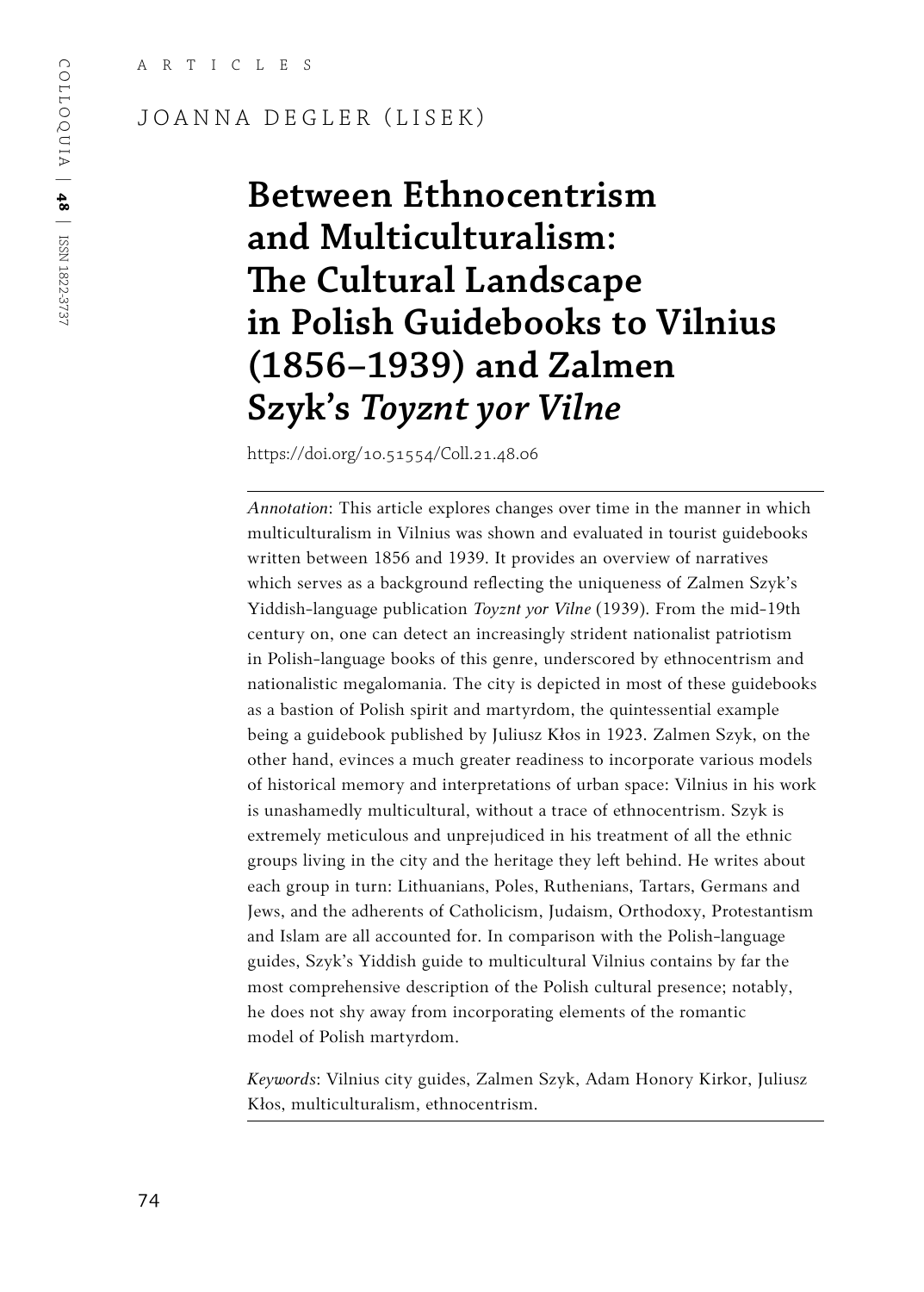#### **1. Parallel histories**

When I began researching the history of the Yung Vilne group in 2000, I travelled to Vilnius for the first time with a group of Polish journalists. We were taken on a tour of the city that highlighted the splendours of Polish culture: on the few occasions that the guide pointed out vestiges of the heritage of other nations, they were presented as either having been destructive to the Polish character of the city, or simply primitive. When I visited Vilnius some six months later to attend the Yiddish Summer Programme, we were taken on field trips throughout the city in its 'Yerushalayim de Lite' version, which focused solely on the history and material traces of its Jewish past. The Greek Orthodox churches in Vilnius were not included in either the Polish or the Jewish sightseeing tours, so I had to discover them on my own. I was also left on my own to unearth the Lithuanian culture of old Vilnius, completely absent from both tours exploring the modernday capital of Lithuania. It struck me then how much richer a tour of Vilnius could be if it were presented as a multicultural and multi-faith city that embraced its Lithuanian, German, Polish, Russian and Jewish cultures along with the material heritage of Judaism, Catholicism, Karaism, Orthodoxy and Protestantism.

I now perceive the two completely distinct narratives about Jewish and Polish Vilnius embedded in city sightseeing tours as emanations of two separately shaped collective memories, inseparable from the politics of memory, for which all the inherently selective and partial tourist guidebooks, tourist routes and historic sites are important tools that shape the canon of national heritage and identity.

Vilnius is a very important point on the map of historical and national heritage for both Poles and Jews; moreover, for both these groups, it is a unique and extremely important centre of culture, religion and martyrdom. The danger lies in the fact that the special role of Vilnius, and the emotionalism associated with that role, work to mythicise its history, hindering the possibility of a common vision of the past that is recorded in the urban space. The narratives of Polish, Jewish and Lithuanian Vilnius developed in parallel over the 20th century, each one virtually ignoring the other.

Thus, my discovery of Zalmen Szyk's Yiddish guide *Toyznt yor Vilne* ('A Thousand Years of History in Vilnius'), published in 1939, was all the more both an unexpected and a somewhat surprising find. For more than 500 pages, the guide consistently avoids blatant ethnocentricism: it presents Vilnius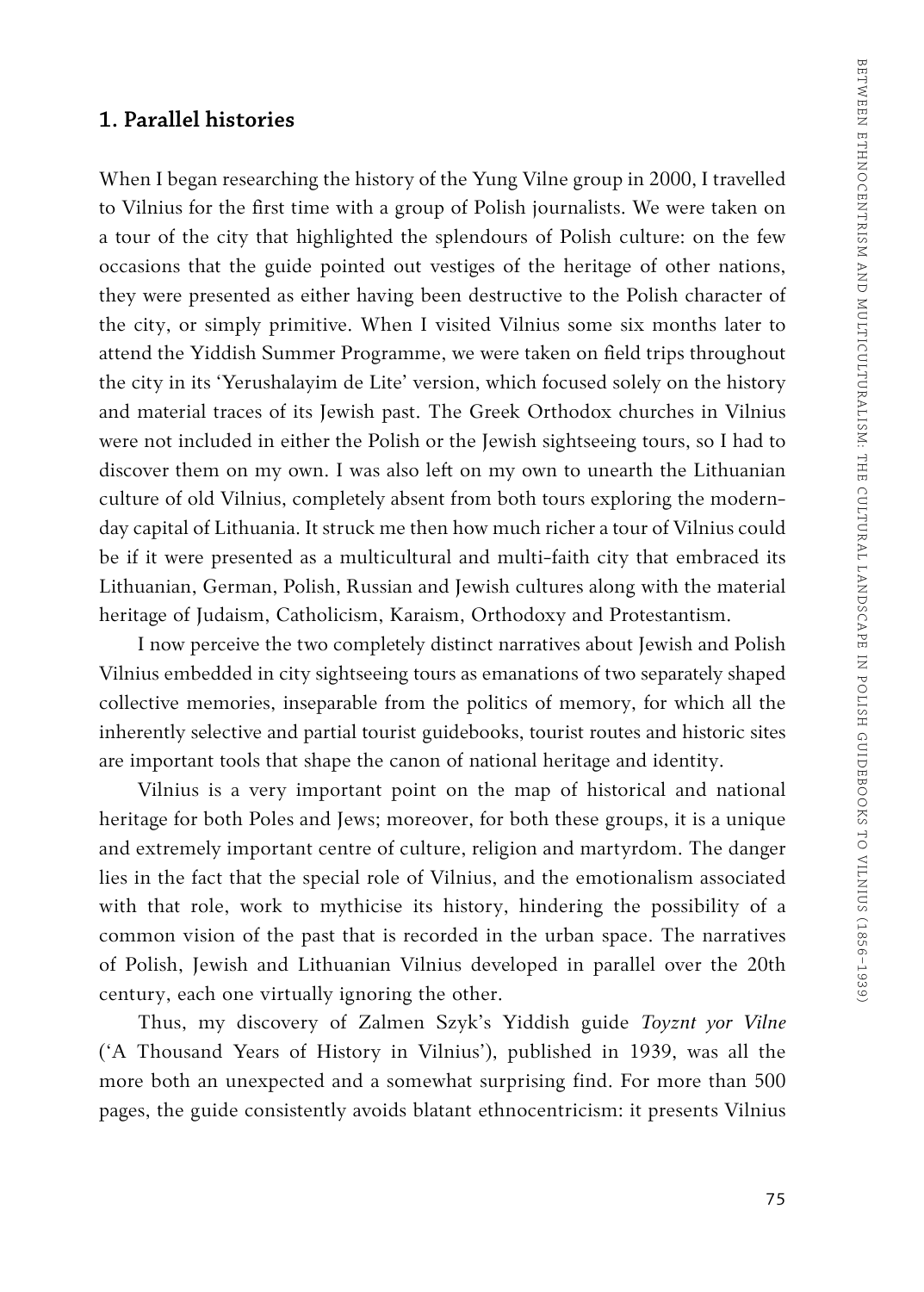as a multicultural city, and succeeds in neither privileging nor marginalising any culture or religion. What is more, the author applied an interdisciplinary approach to the description of space, incorporating historical, literary, folklore and other sources. To fully appreciate Szyk's perspective on the Vilnius cultural landscape, and the image of Polish culture presented in his work, we must perforce place his book within the context of other Vilnius guidebooks that appeared before 1939.<sup>1</sup>

#### **2. Adam Kirkor's guide to multicultural Vilnius**

The publication of city guides was directly related to the development of tourism which occurred in the 19th century, as a result of improvements in infrastructure and transport (primarily railways), but also as the result of the emergence of the intelligentsia as a social group, and the emergence of leisure as a distinct category. The first guide to Vilnius, entitled *Przechadzki po Wilnie i jego okolicach* ('Walks around Vilnius and its Surroundings'), was penned by the Polish archaeologist, journalist and publisher (e.g. *Kurier Wileński*) Adam Honory Kirkor, writing under the pseudonym Jan of Śliwin (1818–1886). It appeared in 1856 in Polish, 15 years after the first tourist office in the world opened in 1841. Readers could choose from 18 walking tours in Vilnius mapped out by Kirkor in his 291-page guide. The routes do not culturally hierarchise space: the author takes an almost academic approach (the main text has numerous footnotes) to his detailed descriptions of objects and places, representing various cultures and religions. Kirkor references historical sources, chronicles, documents and even folk tales. He refrains from comments that demean the tangible and intangible emblems of heritages other than that of Poland and Catholicism. He views the Jewish quarter without judgment, describing its crowded conditions and poverty there with compassion rather than censure, as for example when he paints the fate of some poor families in diminutive terms: 'So as to find themselves a place in

<sup>1</sup> For more on Vilnius guidebooks, see also Joanna Januszewska-Jurkiewicz, 'Podróże do Wilna i początki wileńskiej turystyki w drugiej połowie XIX wieku i w początkach XX stulecia (do 1914 roku) w świetle bedeków i relacji', *Turystyka historyczna*, Vol. 1, eds. Z. Hojka, K. Nowak, Katowice 2017, p. 550–579 and Marcos Silber, 'Tiyulim be-Vilna be-shalosh safot bi-shnot ha-shloshim ha-me'uharot', *Zemanim*, 2014, No 125, p. 58–67.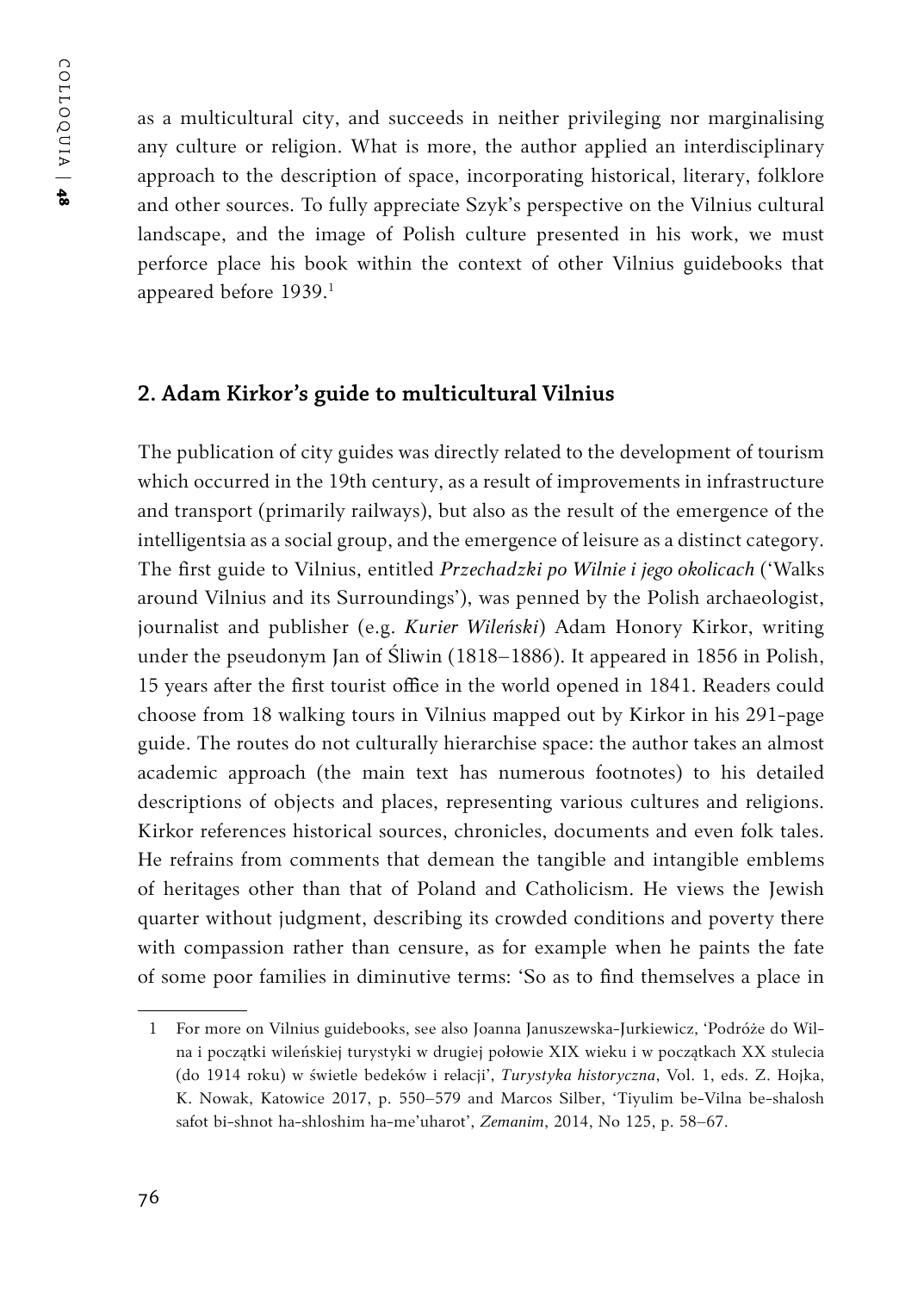the cheapest little corner, several inhabitants build additional levels in a single chamber, where they reside in the most unbearable stench of stale air. Some of the tenement houses were so old that they fell apart and crumbled into rubble, a few even crushing their poor inhabitants.'2 Kirkor wrote about the activities of numerous Jewish brotherhoods that supported the poor, and about the funeral society. He describes the residential buildings of the Jewish quarter: 'The streets and alleys are lined with old stone tenements with various courtyards, horrible to look at, narrow stairways steep as ladders set upright without as much as a handrail, with porches wobbling under their own rot, passages connecting one street with another, little secret shops, underground corridors.'3 He also focuses on the cemetery, synagogue and hospital, and on Leib Leyzer's 'haunted' basement, describing with ethnographic precision the exorcism rituals that took place there. This is not the only instance when Kirkor embellished his narrative with local legends. I must quote this one passage because similar descriptions were simply not to be found in Polish guidebooks about Vilnius published in the 20th century.

In the house of the Israelite Leyb Leyzer on Jewish Street there is an enchanted shop, an underground dungeon, where the Jews themselves tell this story: the Jew who owned the shop died childless in the last century, and left no will when he suddenly passed away, so it was sold in public by auction. But the new owner had barely settled in when all manner of ghosts began to haunt him so ruthlessly that, terrified and unable to get rid of them, the poor man turned for help to the renowned scholar Rabbi Elias of Vilnius.4 He in turn summoned the power of the evil spirits along with the pitiable Jew, whom he instructed to drape a canvas across the room at a designated hour, and the trial began. Separated by the canvas, each side in turn put forth their rights to the house. Sitting over his Talmud amid the loud shrieks and arguments of the parties, to which he listened in all earnestness, the Rabbi cut them off with a single *shtil!*, and after a thorough presentation of the claims of both sides, wherein the spirits also proved their rights to inheritance after the deceased, the judge bowed silently over the Talmud, with his eyes closed in a state of the highest concentration. At long last, he opened his eyes and then his

<sup>2</sup> Jan ze Śliwina, *Przechadzki po Wilnie i jego okolicach*, Vilnius 1857, p. 70.

<sup>3</sup> Ibid.

<sup>4</sup> This is most likely a reference to the Vilna Gaon, Elijah ben Solomon Zalman (1720–1797).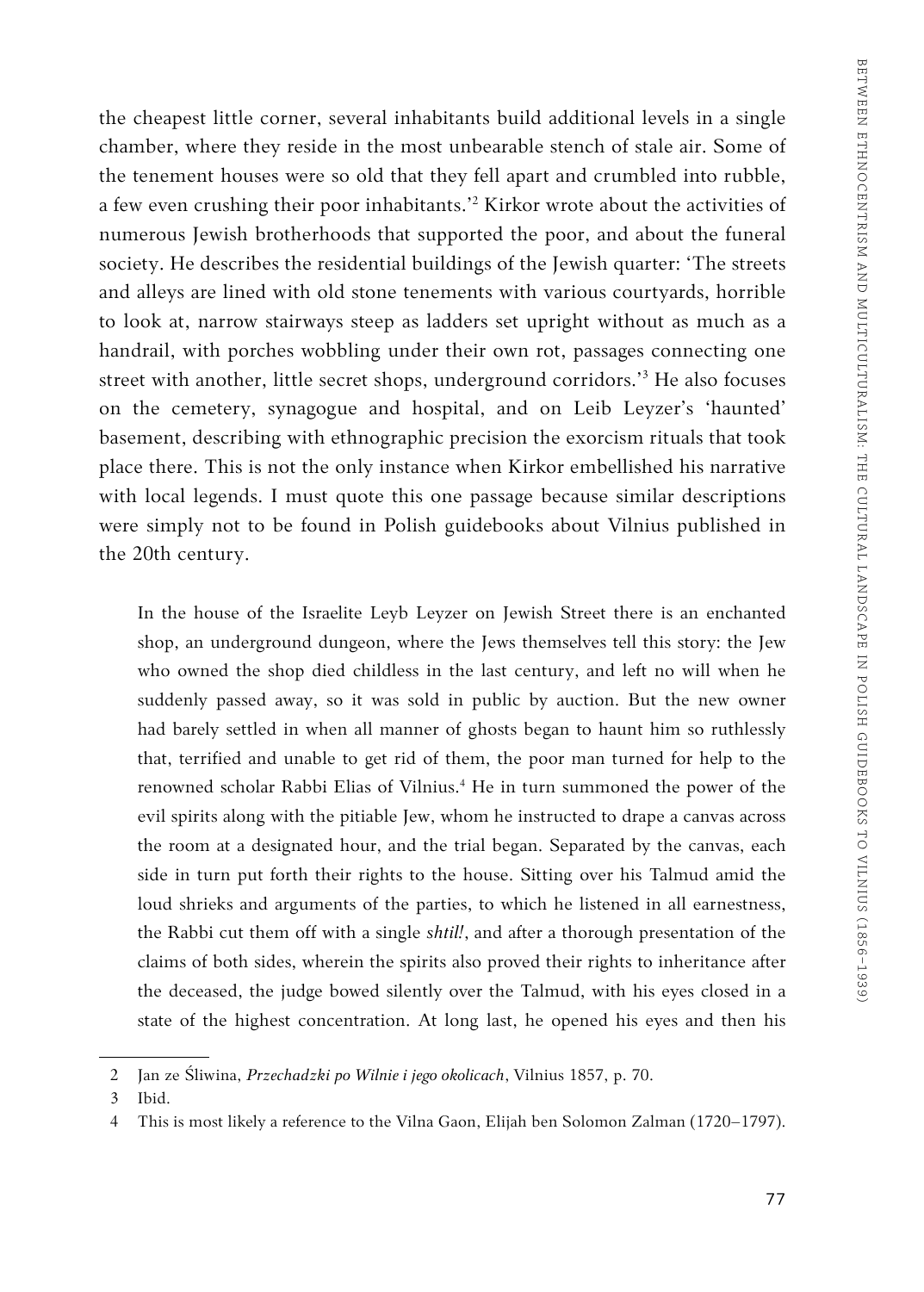mouth, and proceeded to state that both sides were right, which brought forth more shrieks and screams, for the spirits rejoiced, while the Jew and his family protested loudly. The Rabbi ordered silence once more, and issued a firm verdict ordering that one room in the house be handed over to the ghosts, as the unlawful children of the deceased owner, but strictly forbade them from entering any other part of the house. This room was walled up, and from that time on there was peace and quiet.<sup>5</sup>

It is worth noting that Kirkor recounts this story with all due respect for the Vilna Gaon, without in any way diminishing the latter's dignity. The story was also intended not as a criticism of the backwardness of the Jewish residents, but rather both to introduce an ethnographic element taken from Jewish sources, and to endow the space with a certain aura of mystery (this is a method still very much in use today to enhance stories about historic sites).

The author was not blind to diversity, and indeed saw it everywhere. For example, he expressed his delight at the sound of the muezzin's chanting: 'When the weather is fine on a Friday, especially on fresh May mornings, as you stroll along the river bank you can hear an agreeable, melodic and gentle singing. It is the muezzin's call to prayer.'<sup>6</sup>

Kirkor also paid special attention to the Protestant heritage of the capital of Lithuania, which was directly related to the status of the aristocratic Radziwiłł family in this area, and with Mikołaj Krzysztof Radziwiłł (1515–1565), a leading proponent of Calvinism in Lithuania.

An important feature of Kirkor's guide that distinguishes it fundamentally from later works is the fact that he considered Vilnius a Lithuanian city in the broadest sense of the word: for him, Lithuanians were simply all the residents of historical Lithuania, including Poles living in the area. For this author, the concept 'Lithuanian' appeared to be a category that encompassed a linguistic and cultural mosaic. In the introduction to the guide, he wrote: 'At every step in Vilnius, you will find something interesting and edifying that evokes the heroic deeds of Lithuanians, an open book of lives full of virtue and merit, vice and weakness.'7

We should bear in mind that Kirkor's guide was created after the partitions of Poland, and had to be submitted to the tsarist censor. This limited the author's

<sup>5</sup> Jan ze Śliwina, *Przechadzki*, op. cit., p. 72–73.

<sup>6</sup> Ibid., p. 111.

<sup>7</sup> Ibid., p. 9.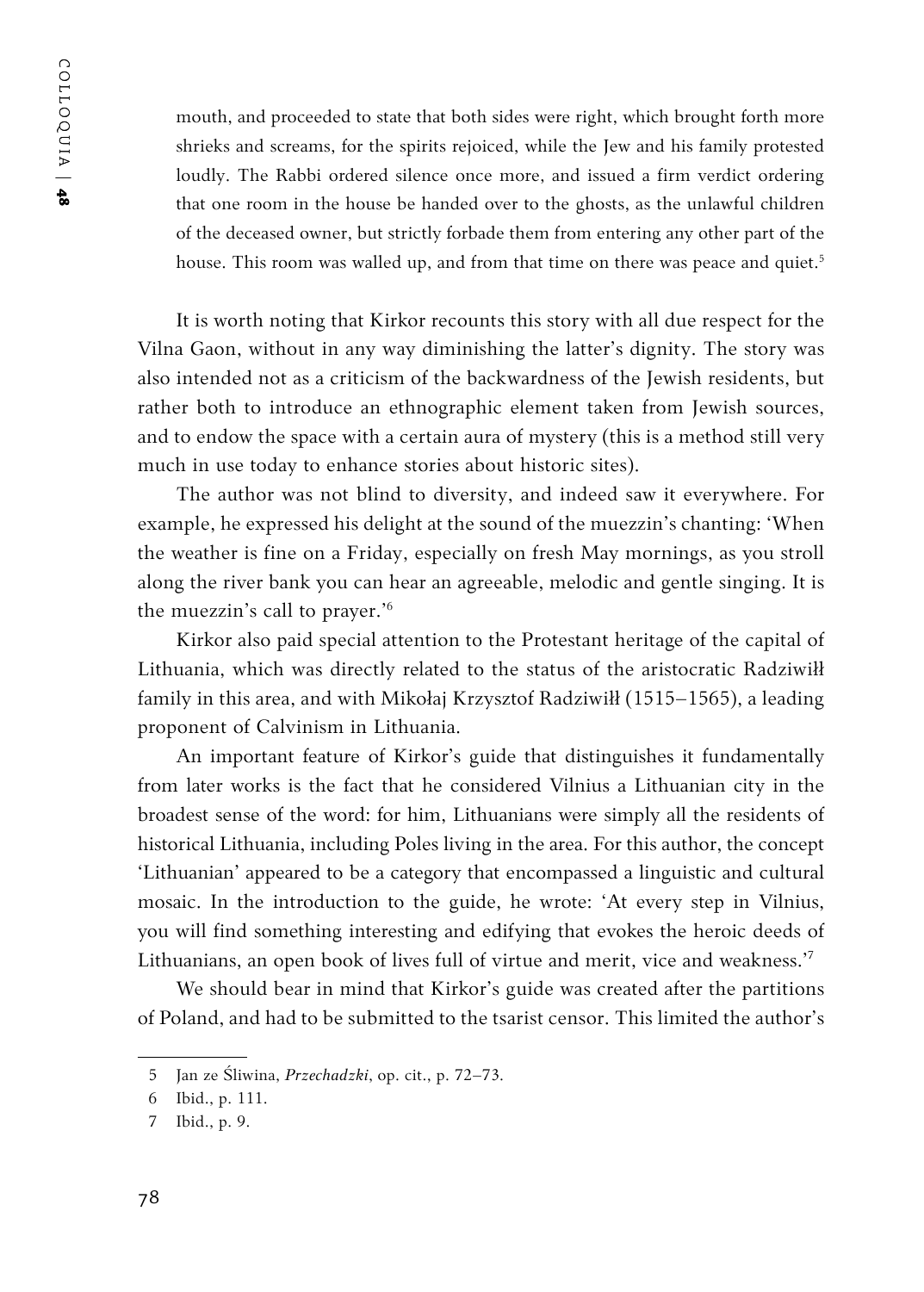ability to write about various events that were critical for Vilnius, such as the Polish national liberation uprisings. It is also clear that he avoided mentioning the name of Adam Mickiewicz, although he slipped in information about the Polish bard's works, by citing the title of one of his works without actually invoking his name directly. Kirkor was accused of taking a submissive attitude towards the tsarist authorities, and in an afterword to the second edition of the guide (1857), he mentioned that he had also been attacked for his emotionally balanced descriptions, as well as his lack of piety and 'Catholic spirit'.8

Criticism notwithstanding, the guide was very successful, and the second edition was published only a year after the first printing. In addition, just six years later, in 1862, the author published another guide, entitled *Wilno i koleje żelazne z Wilna do Petersburga i Rygi* ('Vilnius and the Railway from Vilnius to Petersburg and Riga'), which was a direct result of the introduction of a railway connection to Vilnius (the first train pulled into Vilnius in 1860, and the station was built in the same year that the guide was published). The guide was intended as a manual for travellers (e.g. it provided information about ticket offices), but also as an incentive for sightseeing trips (the author described places along the railway route, but the greater part of the book is devoted to Vilnius).

In the 1862 publication, the author emphasised Vilnius' multiculturalism even more strongly than in the first edition of 1856, and firmly established its religious tolerance as its fundamental asset and the source of its growth and past glory:

One of the greatest virtues of August<sup>9</sup> [...] was his lenience towards people of all faiths and religions [...]. The population grew, trade and crafts flourished, the city in its splendour assumed the appearance of a great European capital. The city was a strange amalgam of various elements melded together, and yet at the same time in a unified form: all the religions had their temples, convents, monasteries, the Evangelical congregations, Jewish synagogues, and Tartar mosques, which all gave the city an unusual appearance, while various nationalities brushed past each other

<sup>8</sup> Compare Ibid., *Dodatki i sprostosowania*, p. 275.

<sup>9</sup> Zygmunt II August (1520–1572), Grand Duke of Lithuania from 1529, King of Poland from 1530. It was on his initiative that the Crown Kingdom of Poland and the Grand Duchy of Lithuania were merged into one Commonwealth on the basis of the Union of Lublin in 1569.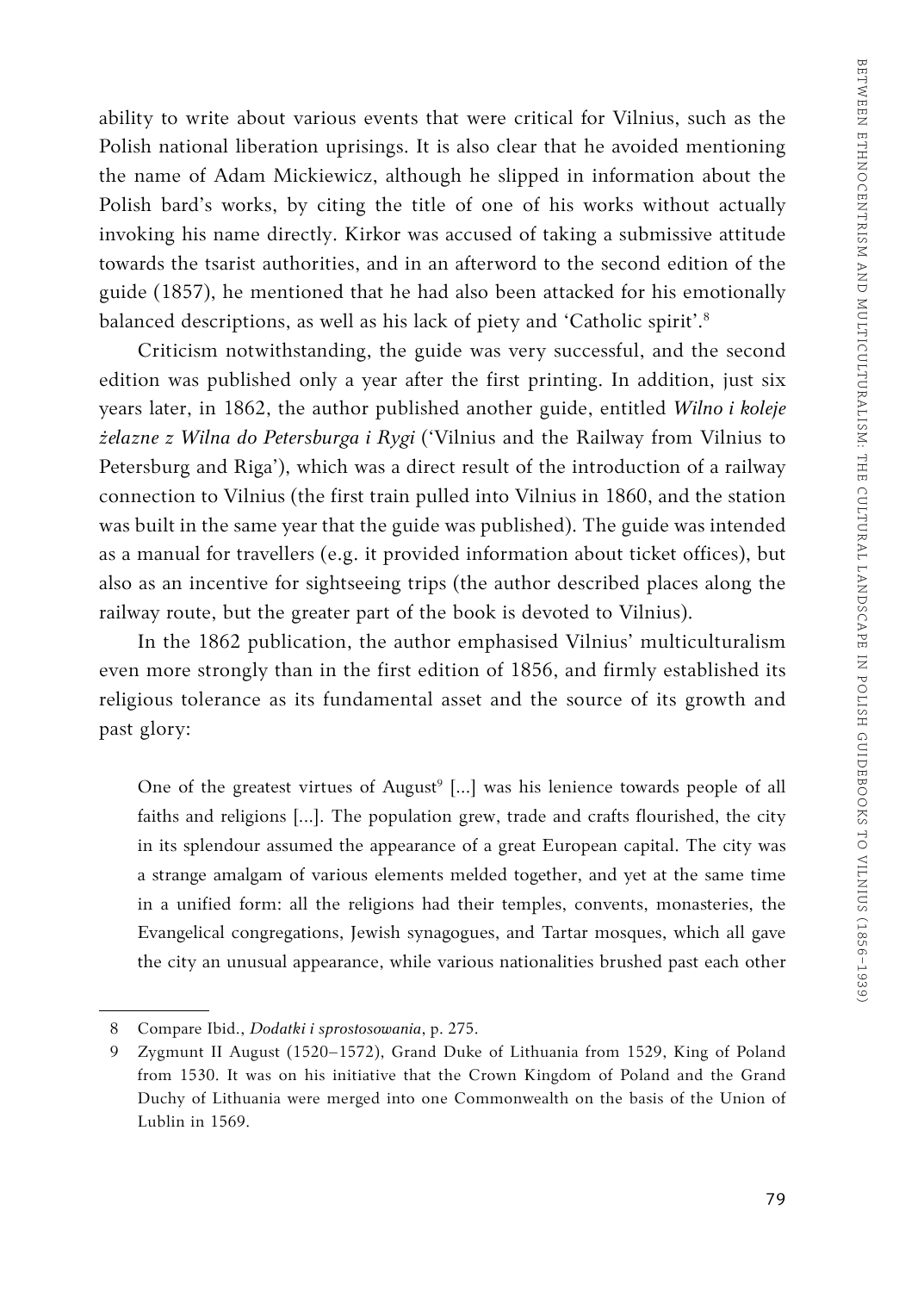on the streets: Lithuanians, Poles, Ruthenians, Armenians, Greeks, Germans, Jews, Turks, Tartars, etc, and it was Zygmunt August who endowed it all with life and gave it its soul.<sup>10</sup>

The guide is richly detailed, with descriptions of tollgates, thoroughfares, outlying districts, canals, springs, bridges, mills, gardens, city lighting, tax collection, the workings of the judicial and administrative authorities, food consumption, industry and trade. As in his earlier work, Kirkor did not omit to write about religious buildings, cemeteries, charities, scientific societies, schools or archaeological monuments. He included extremely precise statistical data: we learn, for example, that at the time he was writing his guidebook, there were four schools in Vilnius for Israelite girls (the author generally used the word *Izraelita*, rather than the word  $\dot{Z}yd$  (Jew), as the latter was considered to be a pejorative stereotype) that had 285 students, along with three yeshivas with 39 students, as well as 348 students and 31 staff members at the rabbinical seminary. The details he provides are at times surprising: he informs his reader, for instance, that there were 1,977 patients in the Jewish hospital in 1862, 164 of whom had died (he also provides numbers regarding other hospitals in Vilnius). From the statistics that he included regarding the structure of the population of Vilnius, Kirkor also conveyed its ethnic and religious complexity: he wrote, for example, that 640 Jewish boys and 480 Jewish girls were born in 1861. The structure and content of the guide indicate that it was addressed not only to tourists, but also to people travelling to Vilnius on business, including potential investors. One can surmise that at the time Kirkor was writing, the concept of the guidebook as such was still very fluid.

#### **3. The return to martyrology**

Kirkor's guides were a genuine sensation compared to Polish guides that appeared at the beginning of the 20th century, and especially when compared with the outpouring of guidebooks during the interwar period. It is impossible

<sup>10</sup> A. H. Kirkor, *Przewodnik: Wilno i koleje żelazne z Wilna do Petersburga i Rygi oraz do granic na Kowno i Warszawę*, Vilnius 1862, p. 20–21.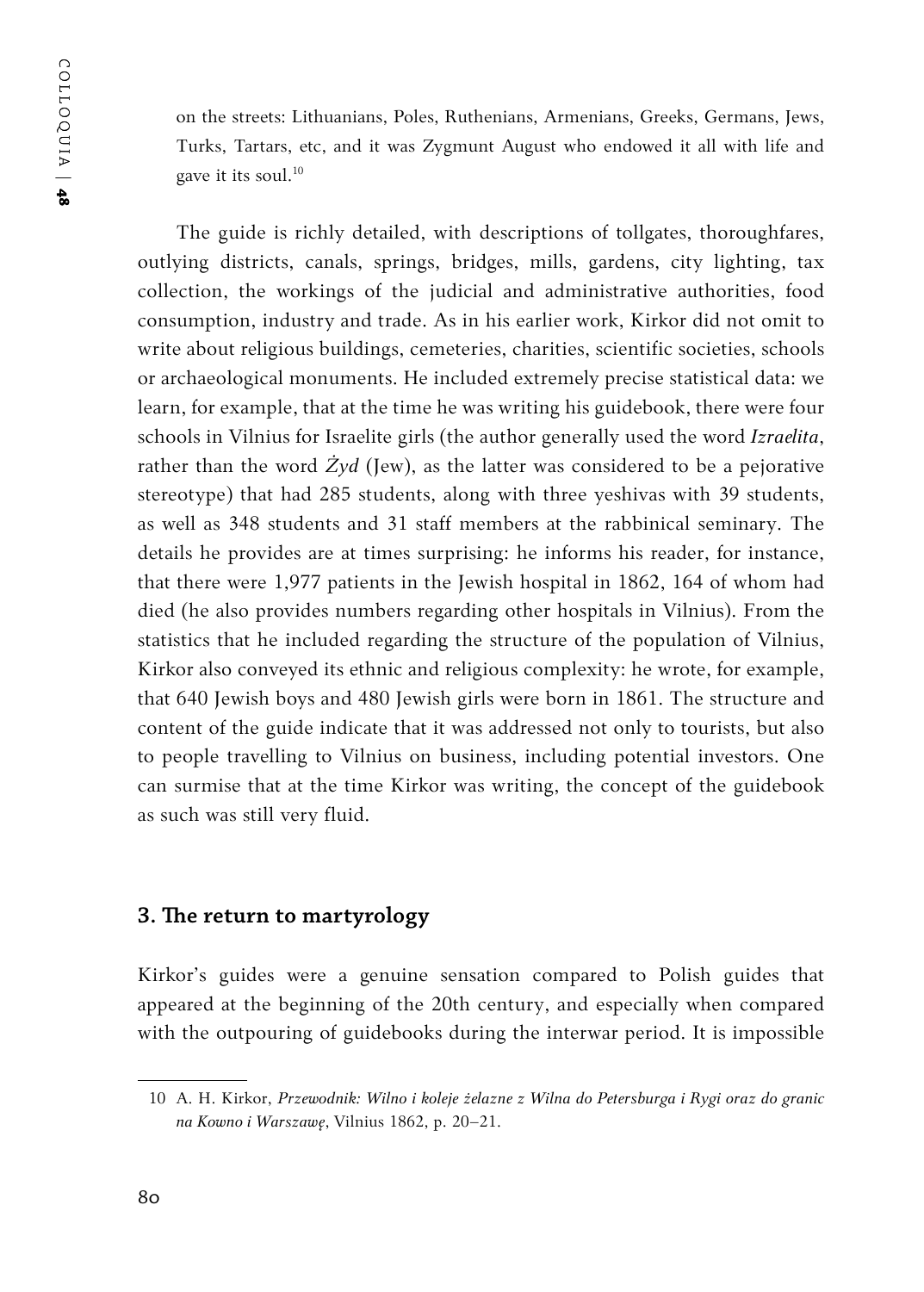to discuss all these publications here, and while I have found nine of them (not including guides to the Vilnius region), I most certainly may have overlooked several others.

As early as 1904, Władysław Zahorski (1858–1927), a Polish doctor, researcher of Vilnius' history and collector of Vilnius legends, published his *Pamiątki narodowe w Wilnie. Uzupełnienie przewodnika po Wilnie Kirkora* ('National Souvenirs in Vilnius. A Supplement to the Kirkor Guide to Vilnius'). As the title suggests, the purpose of the publication was to complete the information provided in Kirkor's books that the tsarist censorship had not allowed: specifically, a survey of places associated with the Polish national struggle for liberation, steeped in the spirit of martyrology. This type of supplement could only have been issued in Krakow, i.e. not in the Russian Partition, but in the Austrian Partition, which allowed much greater freedom of the press (even so, the author took care not to disclose his name in the publication). In his introduction, Zahorski expressed his reasons for completing the Kirkor guide in these dramatic terms:

Over a hundred years of governance from Moscow, during which rape, atrocities and the repression of the Polish population have played a major role, have left behind numerous memories imprinted on the city's streets, places of worship, and other buildings. There is no home or street that did not hear the Polish lament, that did not witness the despair and tears of women and children knuckling under the weight of Moscow's fist, struggling in vain to free themselves from oppression [...]. A souvenir of the martyrdom of the first apostles of Christ's faith in Lithuania is the three crosses destroyed by a sacrilegious hand, that should be placed on the coat of arms of the city of Vilnius, as an emblem of the martyrdom of successive generations.<sup>11</sup>

As can be inferred from the passage above, the Polish population of Vilnius was excluded from the general community (although other ethnic groups also suffered under the tsarist regime), and the main purpose of the 1904 guide was to commemorate places of martyrdom. Thus, the martyrdom of Poles was inscribed in the larger context of the entire history of martyrdom in the Catholic

<sup>11</sup> Władysław Zahorski, *Pamiątki narodowe w Wilnie. Uzupełnienie przewodnika po Wilnie Kirkora*, Kraków 1904, p. 3.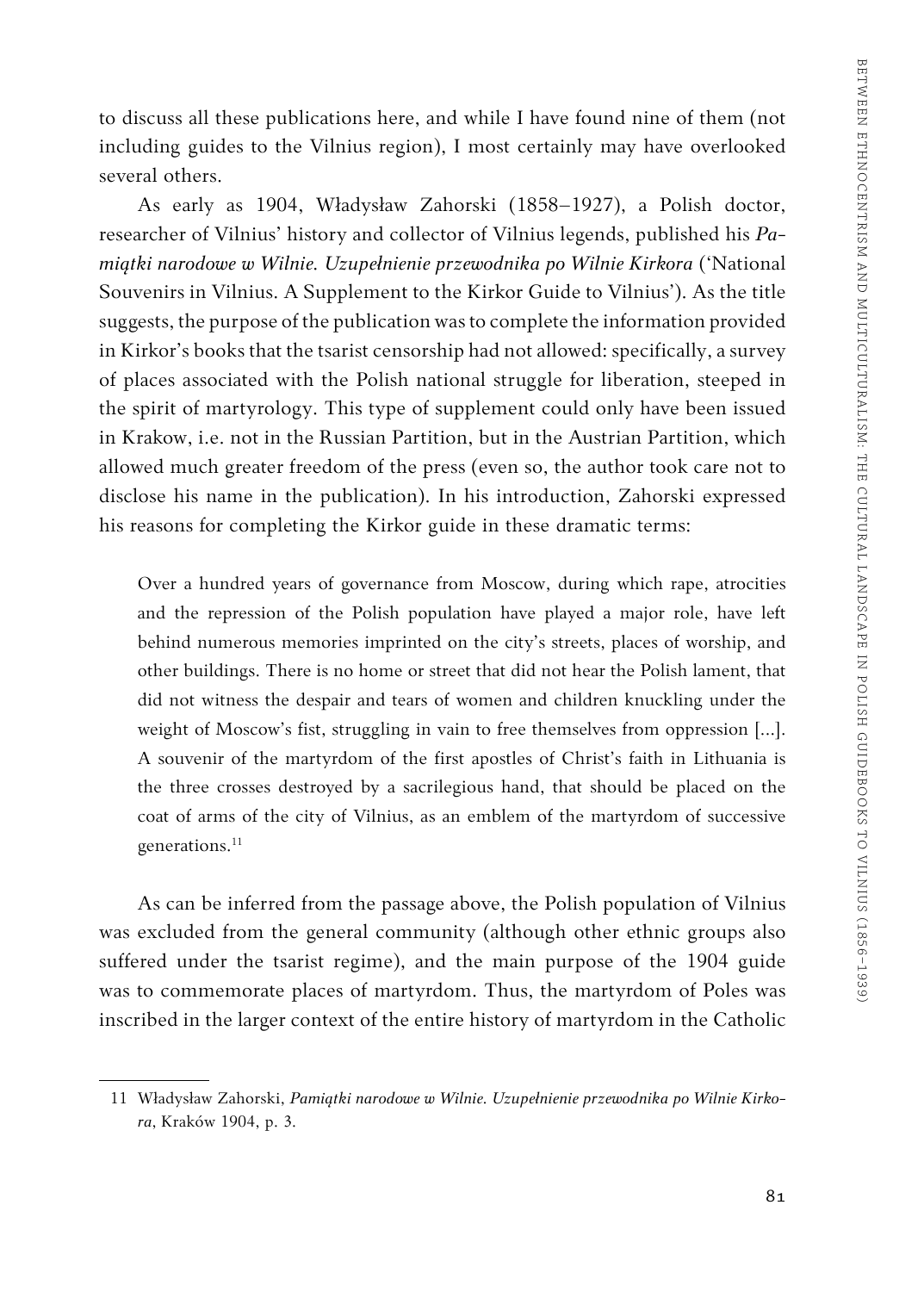faith. The author referred to the three crosses on the Hill of Three Crosses in Vilnius, and to the legend that it was on this site in the 14th century, during the reign of Grand Duke Algirdas (a son of Gediminas), that seven Franciscans were tortured, in remembrance of which three wooden crosses were erected in the 17th century. The crosses deteriorated, and collapsed in 1869, and the tsarist authorities refused to grant permission for their reconstruction.<sup>12</sup> Tsarist repression is thus represented as a continuation of the fight by Catholicism against paganism. From this perspective, the Lithuanians are equated with the partitioning powers, setting up an obvious antagonism between Poles and Lithuanians. From that point on, this type of discourse shaped the Polish narrative in tourist guidebooks to Vilnius.

I will mention only two of the many Baedeker-style guides that came out during this period. Two guides appeared in print in 1910: Władysław Zahorski's *Przewodnik po Wilnie opracowany na podstawie najnowszych źródeł* ('A Guide to Vilnius based on the Newest Sources'), and *Wilno – przewodnik ilustrowany po mieście i okolicach z planem miasta i dodatkami* ('Vilnius – An Illustrated Guide to the City and Surroundings with a City Map and Appendix') by Wacław Gizbert-Studnicki (1874–1962), a Polish historian and archivist, director of the Vilnius State Archives in the interwar period, and one of the founders of the Vilnius Society. Compared to the Kirkor guide, there is a very clear change in the manner in which the city is described: apart from its practical dimension, the guide has a different function, to portray Vilnius as a Polish city tormented by the martyrdom of its Polish population. In Zahorski's guide, Jews appear as a hostile element, above all in the context of the events of the 1905 revolution. The author accuses them of supporting the Bolsheviks: 'Revolutionaries, almost exclusively Jews, tried to terrorise the city by killing policemen and throwing bombs.'13 We are witnessing here the beginnings of the stereotype of the Jewcommunist that was to taint Polish-Jewish relations for years to come.

At the same time, the 1910 guide entirely fails to mention the Jewish district, noting only the presence of the synagogues (the main one and the Taharat-Hakodesh) and a cemetery. This guide had a second edition in 1921,

<sup>12</sup> The crosses were reconstructed in 1916, removed under Stalinism in 1950, and then reerected in 1989.

<sup>13</sup> Władysław Zahorski, *Przewodnik po Wilnie opracowany na podstawie najnowszych źródeł*, Vilnius, 1910, p. 25.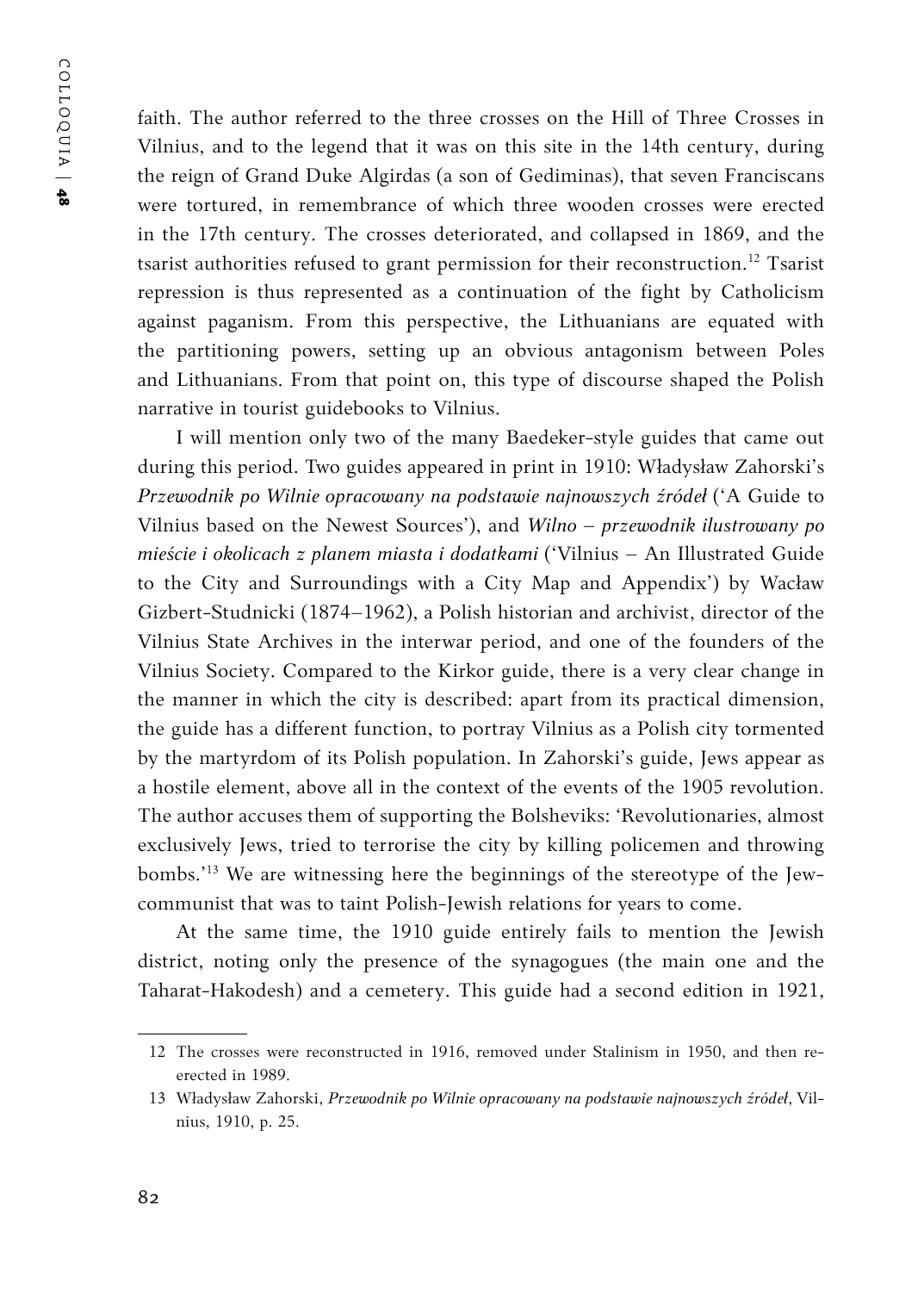and the changes made to that edition are very characteristic, reflecting further internal divisions within the Vilnius population as a result of the First World War. After Poland regained independence in 1918, the guide targeted not only Jews as enemies, but also, and perhaps above all, (ethnic) Lithuanians. The events of the struggle for the city in 1918 are described as follows:

On January 5, the Bolsheviks seized the city, and the terrible Jewish-Bolshevik rule over the Christian population began, lasting three months. The Jews decided who was to be imprisoned, convicted in mock trials, and shot; hostages were taken and deported from Vilnius [...]. In a word, there was no rape or atrocity that the Bolsheviks were not willing to commit against the tormented and despairing people of Vilnius [...]. Finally, the Bolsheviks fell back, surrendering the city to the Lithuanians, who treated the Polish population as the Bolsheviks had, if not worse.

#### **4. The Juliusz Kłos guidebook as the apotheosis of Polishness**

Vilnius, which passed from hand to hand, and to which both Poland and Lithuania claimed rights (Poland having broken diplomatic relations with Lithuania), began to be portrayed as a bastion of Polishness, a city of martyrdom. The most glaring example of this rhetoric was *Wilno*, a very popular guide published in the interwar period in 1923 (reprinted in 1929, 1937 and 1980, and finally in 1989 in large quantities of 50,000 copies). This travel guide was by Juliusz Kłos, a Polish architect, architectural historian, professor at Stephen Bathory University, and dean of the Faculty of Fine Art. Considering his professional credentials, one would assume that Kłos' guide would be a model of balanced academic discourse, but nothing could be further from the truth. Kłos' bathetic and exalted narrative about the history of Vilnius was permeated with nationalist patriotism, combined with a big dose of ethnocentrism and national megalomania. It comes as no surprise that he introduced his second edition as a guide to human souls. The new main category for evaluating objects and places was the degree to which they embodied the Polish spirit and the martyrdom of the Polish nation. The author expressed this in his introduction, in the form of a metaphor for the city as a song that harkened to 'every sensitive noble visitor'.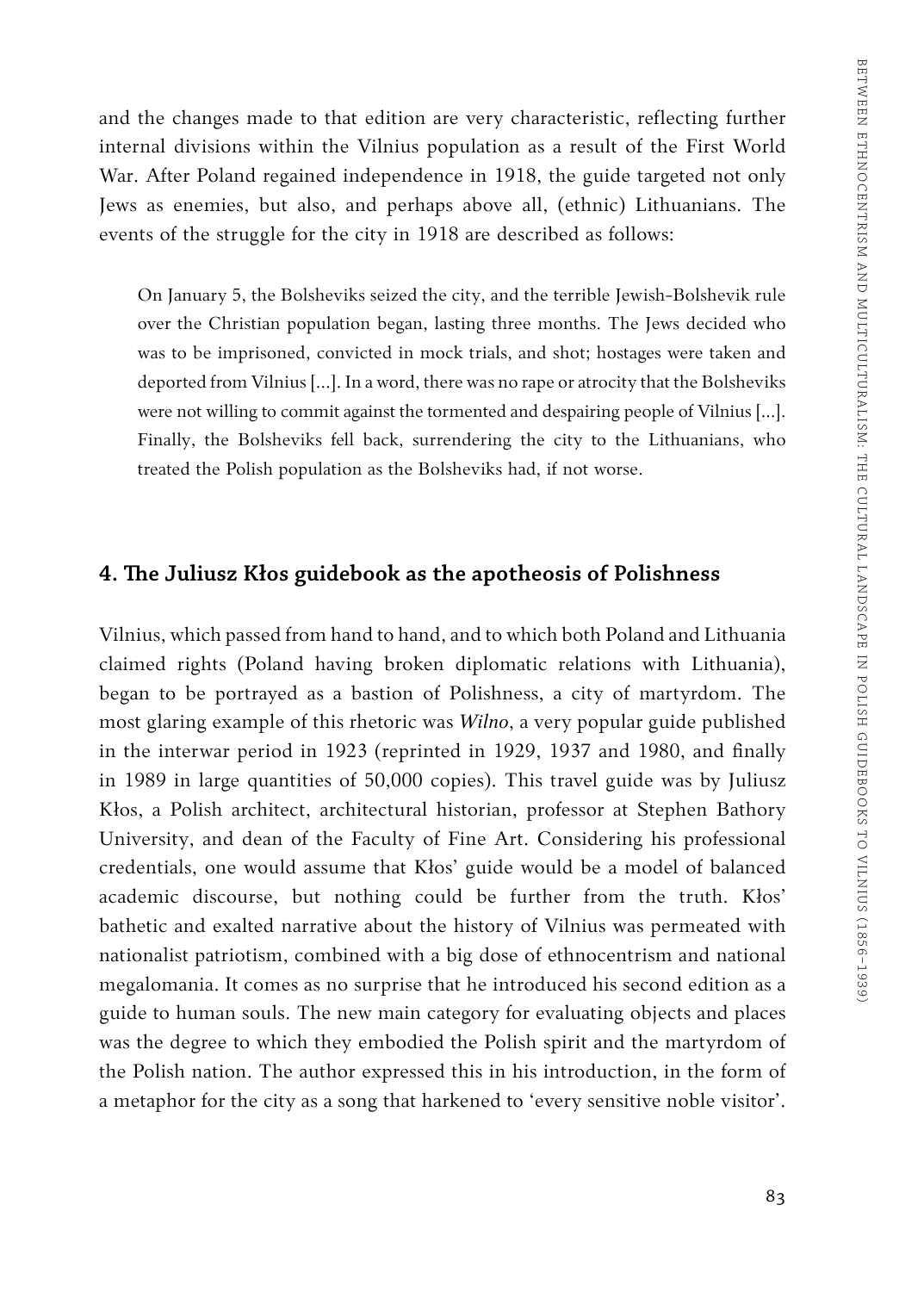The following excerpts from the guide encapsulate the spatial tropes used to describe Vilnius in Polish guides of the interwar period. The song's prevalent leitmotif is the enthusiasm of the Polish spirit:

Vilnius has its own unique character and tone, it is a song of great enthusiasm, incandescent in its eternal 'Ode to Youth',<sup>14</sup> its ecstasy reaching to the ends of the universe in the 'Improvisation' in the third act of *Dziady*15 […]. This basic element of the Polish spirit, the source of the immortal deeds of Grunwald,<sup>16</sup> and the relief of Vienna,<sup>17</sup> the Constitution of May,<sup>18</sup> and the 'miracle on the Vistula',<sup>19</sup> found its fullest incarnation in Vilnius; as if evoked by its picturesque location, the spirit settled over the ramparts of Vilnius from the Ostrobramska chapel through the soaring towers of the church of St Anne, through the majestic arcades of the Academy, the volcanic explosion of creative frenzy in the Church of St Peter and Paul, to the sanctuary of the Church of St John, incomparable in its frolicsome and subtle fantasy, and that of the Dominicans, and up to the columns of the Cathedral portico, so powerful in their monumentality! The land of Vilnius also gave Poland its greatest enthusiasts of action, from Kościuszko<sup>20</sup> and Traugutt<sup>21</sup> to Piłsudski and

<sup>14</sup> *Oda do młodości*, written by Adam Mickiewicz in 1820.

<sup>15</sup> *Dziady*, a Romantic drama cycle written by Adam Mickiewicz and published in 1823–1860. *Improwizacja* was a monologue by Konrad, the hero of the work, in part III of *Dziady*, that took place in a cell in the Dominican friary in Vilnius, which at the time was used by the tsarist government as a prison.

<sup>16</sup> This is a reference to the Battle of Grünwald (15 July 1410) fought by joint Polish and Lithuanian forces against the Teutonic Knights.

<sup>17</sup> The relief of Vienna (12 September 1683) was a victory outside Vienna by the Polish-tsarist army under Jan III Sobieski over the forces of the Turkish Empire.

<sup>18</sup> The Constitution of 3 May, adopted on 3 May 1791, regulated the legal system of the Polish-Lithuanian Commonwealth. It is recognised as being the first modern constitution to be written in Europe.

<sup>19</sup> The Miracle on the Vistula is the name given to the Battle of Warsaw, fought on 13-15 August 1920, during the Polish-Bolshevik war. It had a decisive influence on Poland's independence, and stopped the spread of communism in Western Europe. Józef Piłsudski was the commander-in-chief of the Polish armed forces.

<sup>20</sup> Tadeusz Kościuszko (1746–1817) was the supreme commander of the national armed forces during the Kościuszko Uprising in 1794, directed against Russia and Prussia after the Second Partition of Poland.

<sup>21</sup> Romuald Traugutt (1826–1864) was a Polish general who was the last commander of the January Uprising (1863–1864).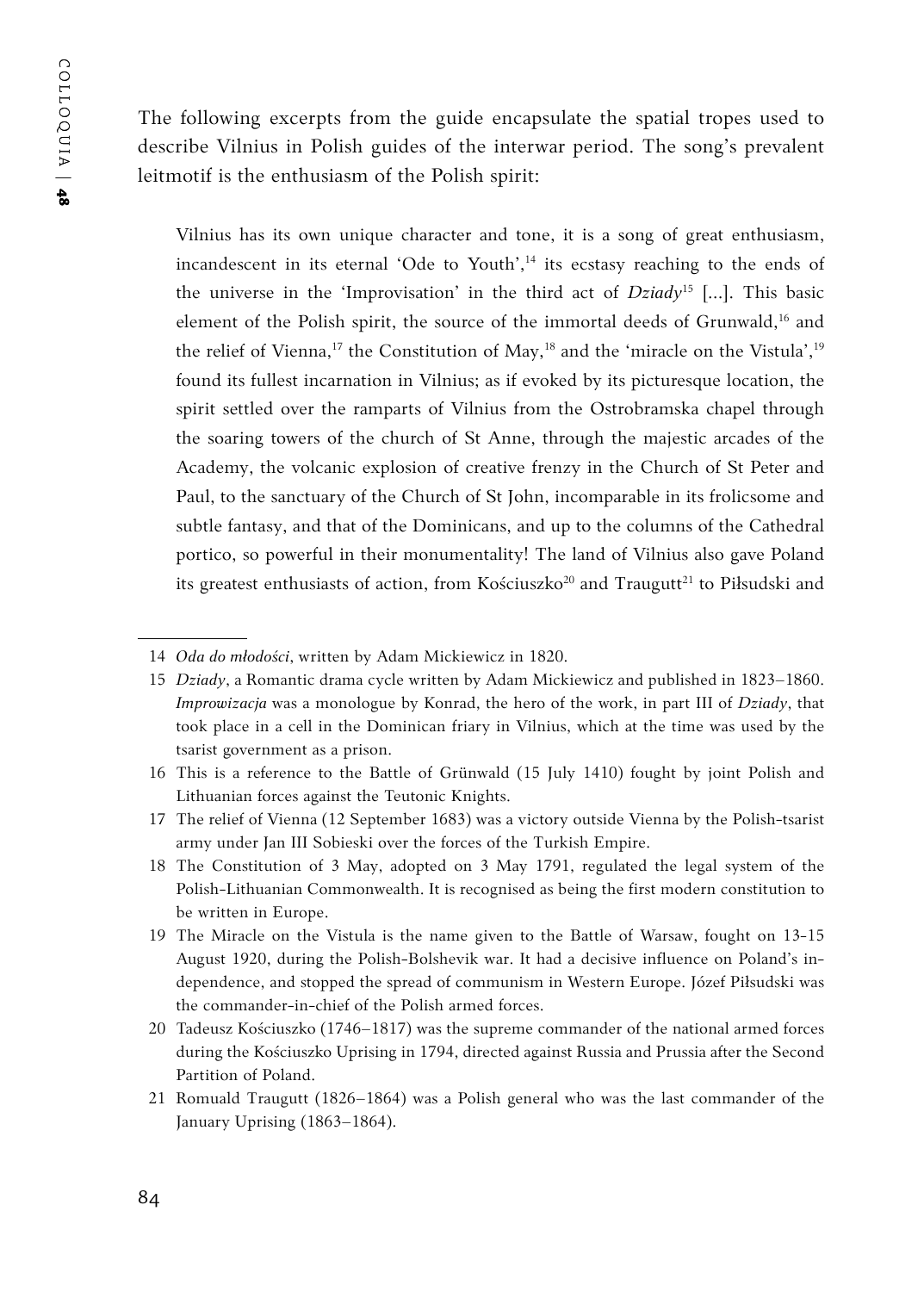so many, many others; it was she who issued the radiant host of the Philarets,<sup>22</sup> and the prophets of the Nation, with Mickiewicz and Słowacki<sup>23</sup> at the fore.<sup>24</sup>

This prevailing tone of enthusiasm, as Kłos wrote, was underscored by:

The moaning of the victims murdered in the Moscow invasions, tortured by the degenerate thug Muravyov,<sup>25</sup> tormented in prisons by the German, Bolshevik and Lithuanian invasions. The second melody is the martyr's song of Vilnius, which suffered infinitely more than all the other cities of the Commonwealth, but which finally blends with the immortal enthusiasm of the triumphal chords: 'We have not yet perished!'26 and with the flash of the Polish soldier's sword that twice released Vilnius from the chains of captivity.27

The search for the Polish spirit becomes a filter through which Kłos assessed even the aesthetic value of architectural objects. He considers the buildings put there by the Russian administration aesthetically foreign manifestations of barbarism, and, as such, devoid of artistic value. He regards the Orthodox churches as eyesores:

And this melody, painful and tragic, but relentless, echoes until today in the disfigured palaces and churches, violently remoulded into Orthodox churches with farcical onion-shaped domes, in the new glaringly colourful Orthodox constructions triumphantly spread out over the highest points of the city, in all the barbarically modern buildings built in Vilnius after 1864, to its unprecedented neglect and disgrace.<sup>28</sup>

<sup>22</sup> The Philarets were a secret Polish patriotic association of young activists in Vilnius in the years 1820 to 1823.

<sup>23</sup> Juliusz Słowacki (1809–1849) was a Polish poet and playwright from the Romantic period, who lived and was educated in Vilnius from 1811 to 1828.

<sup>24</sup> Juliusz Kłos, *Wilno. Przewodnik krajoznawczy*, Vilnius, 1923, p. 8–9.

<sup>25</sup> Mikhail Muravyov (1796–1866) was the Russian governor-general of Vilnius from 1863 to 1865, during the suppression of the January Uprising.

<sup>26</sup> 'Jeszcze Polska nie zginęła' ('Poland has not yet Perished') is a Polish patriotic song from 1797, which in 1927 became the country's official national anthem.

<sup>27</sup> Ibid., p. 10.

<sup>28</sup> Ibid.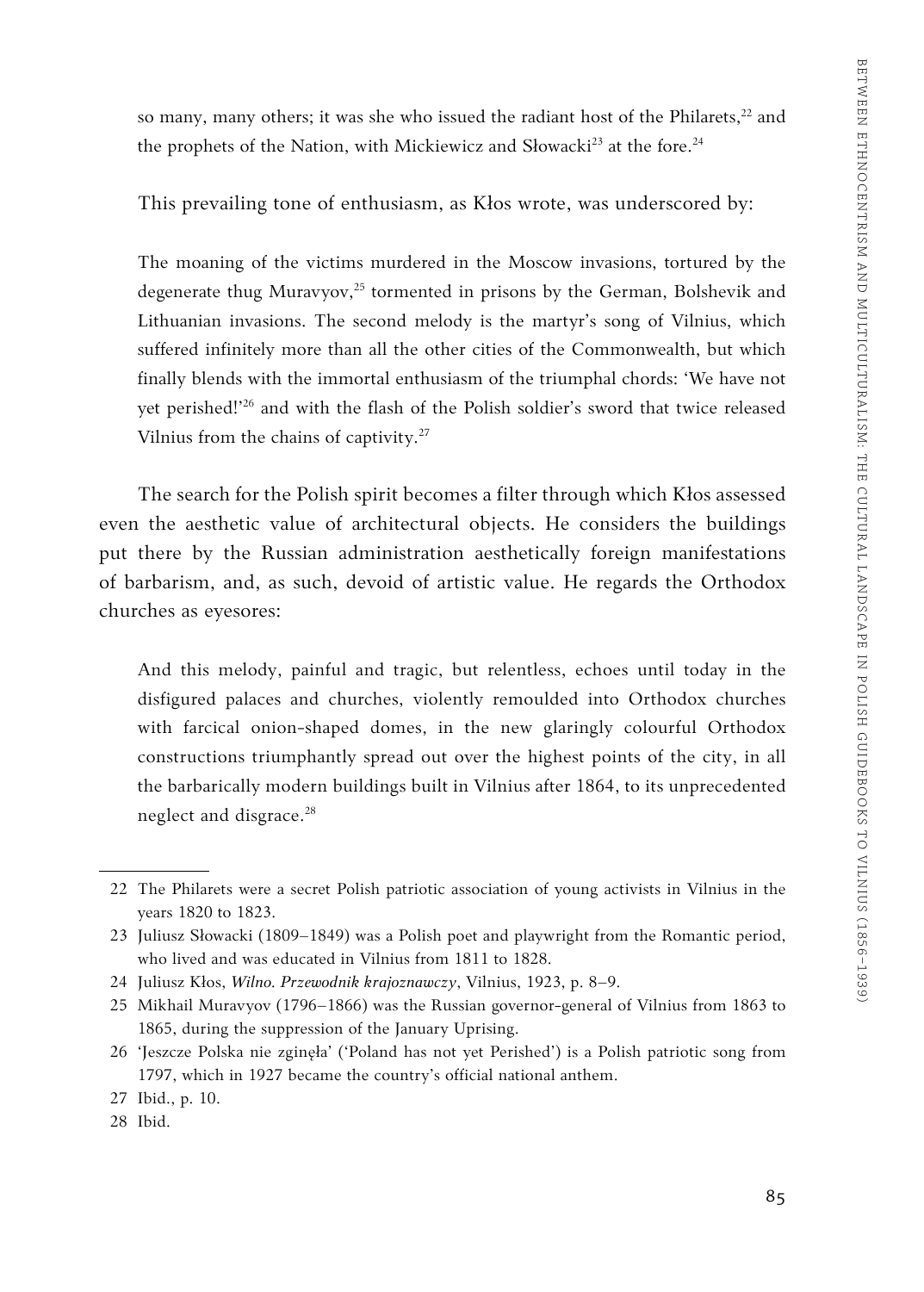A little further, he compares Orthodox churches to ulcers, cancers, foreign matter growing in the city's tissue:

Until the outbreak of the European war, Muravyov and his successors added to the city's panorama ever more insidious and bulbous churches, glaring in their foreignness like ulcers on the architectural face of the unfortunate Vilnius. A whole series of these cancers, not even worth mentioning here, do not even display the artistic culture possessed by the old Orthodox churches of Russia.<sup>29</sup>

In a church given over to the Lithuanians, in which services were held in Lithuanian, the author of the guide also noticed many unsightly elements, and describes it in a way that basically discouraged visitors: 'primitive architecture', 'ugly vestibule', 'huge, bizarrely shaped windows', 'uninteresting form, incompetently copied from Classicism', 'shamefully glaring red colour', 'the interior has no valuable altars or monuments.'30 At the German cemetery, Kłos was disturbed by the 'German' organisation of space: 'erected at great cost and labour, with a certain artistic taste, but suppressed by an overly pedantic regularity, so typical of German organisations'.<sup>31</sup> The author is a determined tracker of the influence of Polish art, which he spied, for instance, in the Orthodox Church of St Nicholas. He also sought evidence of the influence of the Polish style over art, e.g. the pure style of the Polish Renaissance (without ever specifying what that might actually be). He entered headlong into a polemic with the Polish architectural critic Zygmunt Hendel, who saw German and Flemish influences in the Church of St Nicholas, whereas Kłos regarded this building as the embodiment of the Polish Renaissance.<sup>32</sup> For ethnocentric Polish researchers, the central problem was the issue of the Lithuanian origins of the founding of Vilnius. This became more pronounced after 1918, when the Polish-Lithuanian conflict over Vilnius erupted. Without hesitation, Kłos asserted that the Vilnius region 'was populated from the beginning by Slavic tribes, not ethnic Lithuanians' (in subsequent guides published in the interwar period, the notion gained traction that the city of Vilnius was founded by Poles abducted

<sup>29</sup> Ibid., p. 97.

<sup>30</sup> Ibid., p. 142.

<sup>31</sup> Ibid.

<sup>32</sup> Ibid., p. 138.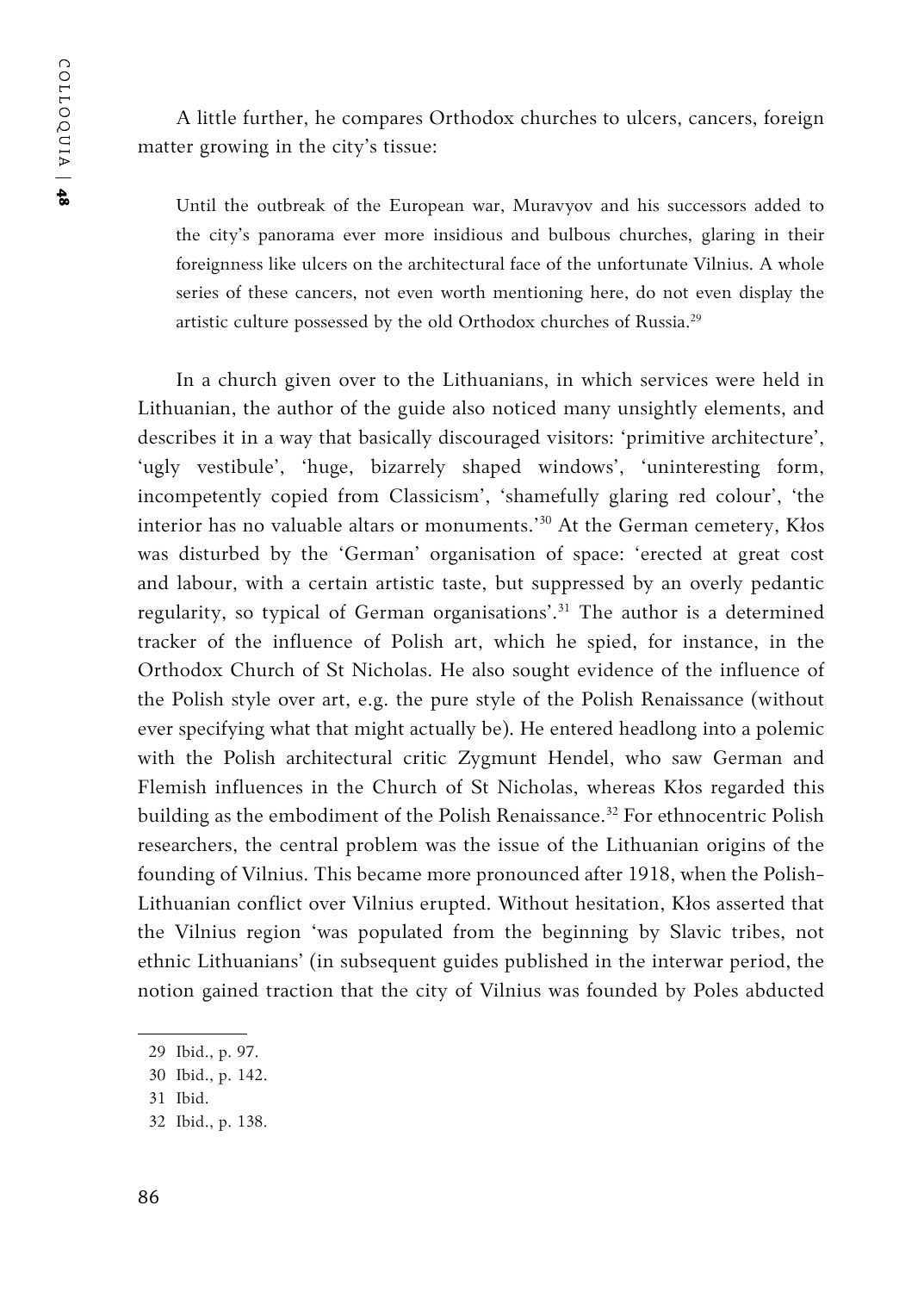as prisoners by Lithuanians).<sup>33</sup> Kłos imagined the beginnings of Lithuanian statehood as the partition of Slavic lands, admitting that the Vilnius region belonged to Lithuania in the 13th century, but immediately qualifying this by adding: 'This, however, did not determine its nationalisation, because Slavic [agricultural] culture stood at a much higher level than Lithuanian [hunters], and therefore the Slavic population of the conquered countries had a significant numerical advantage over the conquered peoples.'34 The conviction that Poles were culturally superior to Lithuanians was also evident in the author's thesis regarding 'Poland's civilising mission in the Lithuanian territories'.<sup>35</sup>

It comes as no surprise that Kłos formulated a similar theory in relation to the Jewish community. He described the entire Jewish quarter in two pages, which is comparable to Zahorski's guide, but Kłos' terms of description were significantly more depressing. He pointed out that although 'the houses in the Jewish quarter do not have any architectural merits, nor do they exhibit any particular style', taken as a whole, they represent something original.<sup>36</sup> He added in conclusion: 'Unfortunately, this impression is very much undermined by the typical eastern sloppiness of the inhabitants of this anti-hygienic district and its unbearable stench, making it impossible, especially on hot summer days, for a cultural European to visit these backstreets.'37 Kłos thus abruptly excludes Jews from the category of 'cultural Europeans', and although Jews were residents of Vilnius for nearly as long as Poles, they remained an alien eastern element. While Kirkor detected the Jewish quarter's social problems, rooted in poverty and human misfortune, he dismissed the slovenliness and lack of hygiene that he observed as endemic ethnic features. His dire depiction would certainly have deterred tourists from venturing into the Jewish quarter.

In the third edition of his guide, Kłos added one noteworthy address to his description of the Jewish quarter, the birthplace of Julian Klaczko (1825– 1906). Why would Klaczko be the only person worthy of attention out of all the members of the Jewish community of Vilnius? The answer is simple: Klaczko was a Jew who was entirely assimilated with Polish culture. He earned a reputation

37 Ibid.

<sup>33</sup> Ibid., p. 16.

<sup>34</sup> Ibid., p. 17.

<sup>35</sup> Ibid., p. 28.

<sup>36</sup> Ibid., p. 218.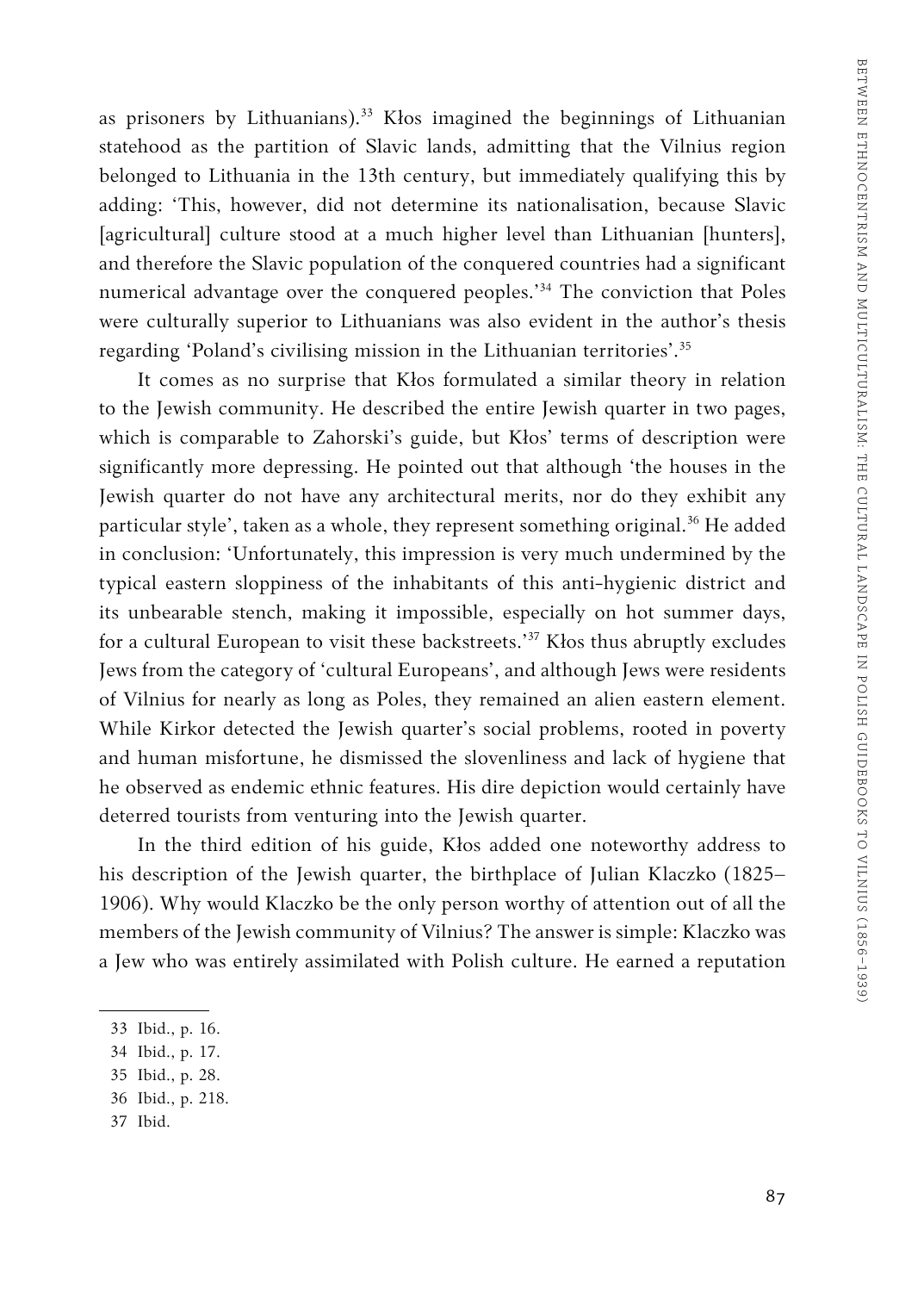as a Polish literary critic and art historian, and, most importantly for Kłos, he was also a friend of Juliusz Słowacki. The choice of Klaczko as the only Jew mentioned by name and surname (by his Polish name, of course; Klaczko's real name was Yehuda Leyb) was influenced by the same Polish filter, which for Kłos was the basic tool for the selection and evaluation of all his content.

#### **5. Other Vilnius guidebooks in the interwar period**

Kłos' guide was very popular, but at least one other publication, by Helena Romer (1878–1947), a Polish prose writer, publicist, playwright, social activist and secretary of the editorial board of *Kurier Wileński*, entitled *Vilnius* (Warsaw-Poznan, 1920), is also worth mentioning.<sup>38</sup> Her depiction of the Jewish quarter goes beyond the typical formula of a guidebook. The author's naturalistic narrative has some literary merit. On the whole, it is a very ambivalent depiction. On one hand, the author paints a disparaging picture of the Jewish quarter, emphasising the stereotypical attributes attributed to Jews, focusing on dirt, trade, and *geshefty* (small deals). On the other hand, however, the author placed Poland in the role of a caring, family home for the Jewish population, thereby recognising the Jewish community as an integral part of the population of Polish lands, and thus the Jewish quarter as an integral part of Vilnius, bursting with life and energy:

<sup>38</sup> This is not the only Vilnius guide written by a woman. In 1912, the Polish journalist and writer Ludwika Życka (1859– after 1 September 1939) published *Wilno* in the 'Library for School Youths' series. Unlike Romer, Życka penned a positive description of the Jewish quarter. She failed to note the stench that all the others pointedly mentioned, and was clearly delighted by the synagogue: 'an ancient synagogue worth seeing', 'a beautiful wooden gallery outside', 'a beautiful vault', 'stylish decoration' (Ludwika Życka, *Wilno*, Kraków, 1912, p. 42). She also mentions a private Jewish library of 20,000 volumes (a reference to the Strashun collection). She mentions the fact that there were gates in the Jewish quarter in the past that were supposed to protect the Jewish population against the attacks on them that were so widespread in Europe in the Middle Ages, but softened this statement a bit by adding that in Poland such attacks were severely punished (see Ludwika Życka, *Wilno*, op. cit., p. 42). References to pogroms against Jews were not common in Polish guidebooks to Vilnius.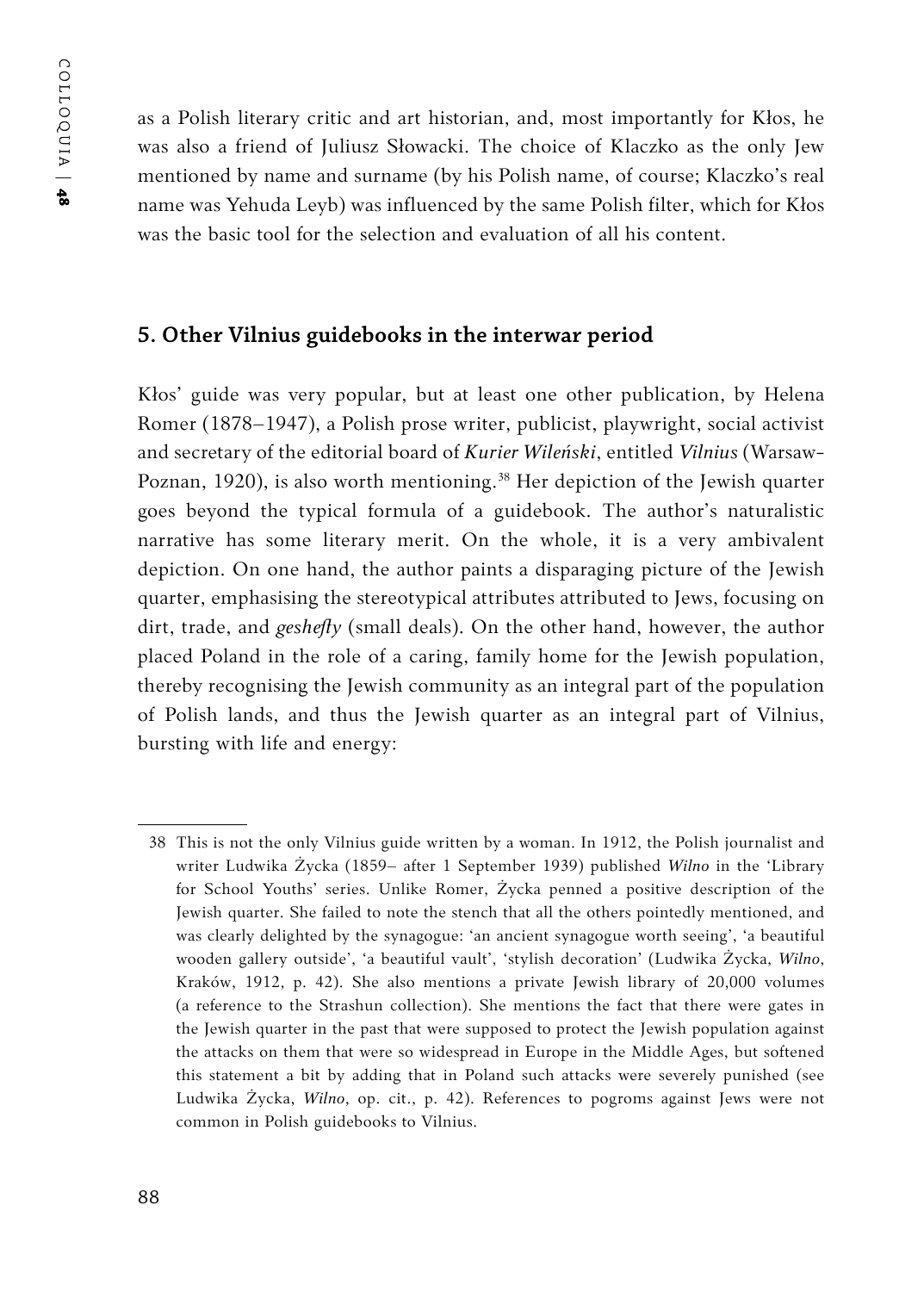With the dirtiness and density of its inhabitants, this network of winding, black streets, alleys and courtyards, overgrown with swamp, could compete with London's Whitechapel. Some shops, sunk deep below the street, breathe mould and rot; others spew all sorts of goods out on to the street, from lubricants and ropes to 'satin silks without seals of authenticity', which were much touted. In the midst of all this, a raucous Israelite crowd is teeming along the rotten boards of the pavements, the bumpy cobbled roads, the narrow corridor of streets, from dawn to dusk. Disputes, bargaining, deals, conducted with passionately raised voices over the scream of young ruffians who literally live being knocked about in the gutter, the lament of beggars lying against the walls and the shuffling of a thousand feet.<sup>39</sup> Thousands of odours, one would think deadly to the human body, saturate the air. And yet everything there is intensely alive, with a strong sense of having being there for hundreds of years. The 'black city', the Jewish quarter in Vilnius, is not merely a part of the city: it is the great ancestral home of the Jewish community, a secure and dense beehive, from which the swarm, consolidated here thanks to its money and trade, flies out into other streets.<sup>40</sup>

Separate guides to the Vilnius and Novgorod regions were also published in the interwar period. The book *Przewodnik narciarski po terenach Wileńszczyzny* ('Skiing Guide to the Vilnius Region') by Jan Grabowski and Konstanty Pietkiewicz, published in 1937, was one of the more unusual items in this category. The Lithuanian guide to Vilnius *Vadovas po Vilnių* ('Guide to Vilnius'), written by Jonas Vytautas Narbutas and Mykolas Biržiška, was published in Kaunas in 1938, at about the same time as the guide by Szyk. Like Kłos' guidebook, this publication can also be seen in the context of political activities pertaining to historical memory and the cultural heritage. As Justyna B. Walkowiak noted:

The longest and undoubtedly the most important part of the guide was made up of lists of street names: Lithuanian-Polish and Polish-Lithuanian. Since Vilnius belonged to Poland at the time, Lithuanian street names did not actually exist (and they had never existed in official records before), so the book would be of little use

<sup>39</sup> Whitechapel is a district of London dating from the 17th century inhabited mainly by poor people, characterised by overcrowded conditions and plagued by crime.

<sup>40</sup> Helena Romer, *Wilno*, Warszawa-Poznań, 1920, p. 30.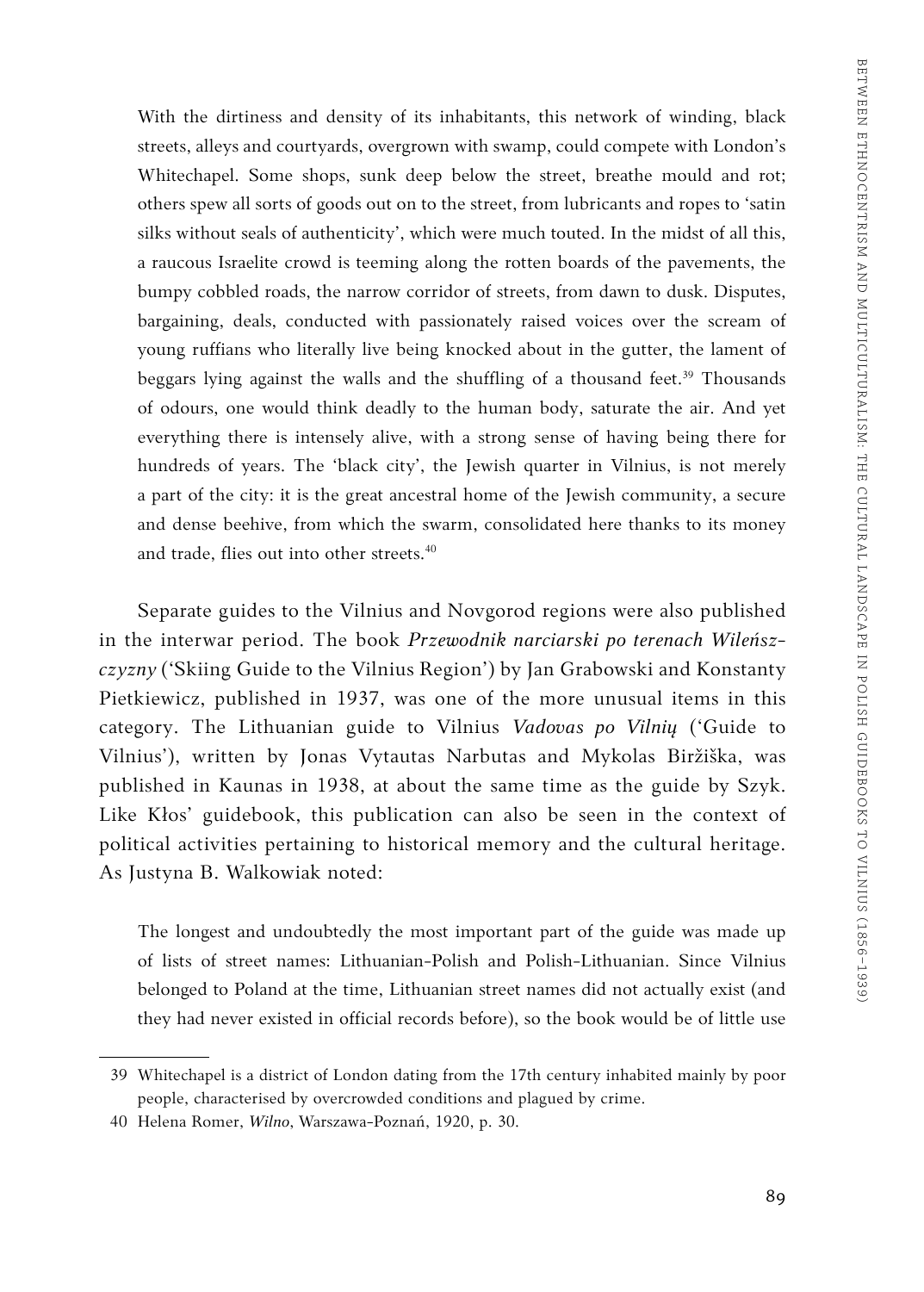to a Lithuanian tourist who wanted to tour Vilnius after diplomatic relations were established between Poland and Lithuania in 1938.<sup>41</sup>

Although Mykolas Biržiška was perceived as a supporter of Polish-Lithuanian reconciliation, the guide itself bolstered the activities of the Vilnius Liberation Union (founded in 1925), which actively sought out evidence of the city's historical Lithuanian identity.

A new Polish guide by Jan Jaskólski, *Wilno, jego zabytki i piękno* ('Vilnius, its Monuments and Beauty'), was published in Vilnius in 1939. Its purpose, the introduction explained, was similar to that of Kłos: 'At the same time, I would like the visitor-tourist to be able to convince himself of the greatness of Polish culture, erected brick by brick over centuries to create a stately edifice of the Ark, a treasury of historical achievement.'42 He calls Vilnius 'a Polish bastion in the east'.43 Jaskólski's narrative is characterised by a pathos and a patriotism echoing that of Kłos. It should be noted, however, that his description of the Jewish quarter, although very succinct, is decidedly more favourable than that left by Kłos (he writes about the synagogue as a very interesting building), without overt ethnic prejudices (he is also very positive about the large Tartar community living in Vilnius).44 Although it devotes only a single page to the Jewish quarter, it does not simply repeat word for word previous descriptions, but introduces a new detail: 'It is interesting to enter the synagogue through a large, old-fashioned, massive door, which has a unique construction of moveable stairs that serves to lock the door from inside.'45 The author completed the guide in July 1939. In view of the events that were to take place just a month later, Jaskólski's words about 'Polish world-power status' sound rather grotesque today.46 Some of the profits derived from the sale of this guide were to be allocated to the National Defence Fund; the publishers wished, in the words of the author, 'to add a brick to the strengthening of state power'.<sup>47</sup>

47 Ibid., p. 4.

<sup>41</sup> Justyna B. Walkowicz, 'Urbanonimia wyobrażona: przewodnik po Wilnie nieistniejącym', *Język Polski*, 2018, No 4.

<sup>42</sup> Jan Jaskólski, *Wilno, jego zabytki i piękno*, Vilnius 1939, p. 3.

<sup>43</sup> Ibid.

<sup>44</sup> Ibid., p. 43.

<sup>45</sup> Ibid., p. 46.

<sup>46</sup> Ibid., p. 68.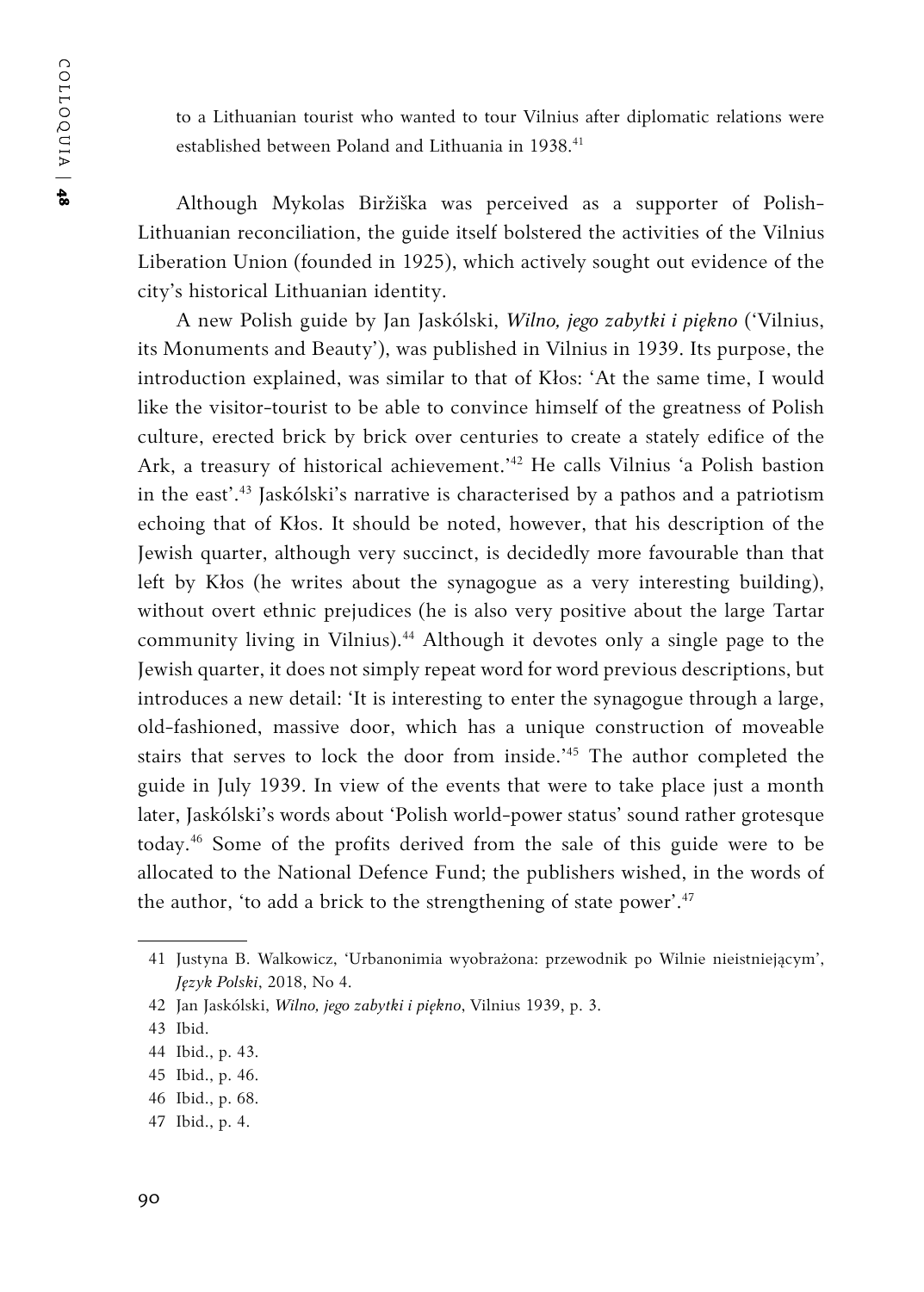### **6. Zalmen Szyk's guidebook and the move away from ethnocentrism**

How, then, does Szyk's work compare with other 19th- and 20th-century guides to Vilnius? First of all, especially in the context of interwar guides, Szyk's vision of the Vilnius landscape is unusually multicultural, and free of ethnocentrism. Szyk meticulously and without prejudice accounted for all the ethnic groups living in the city and the legacy they left behind. He wrote about each group in turn: Lithuanians, Poles, Ruthenians, Tartars, Germans and Jews, adherents of Catholicism, Judaism, Orthodoxy, Protestantism and Islam. Besides Yiddish, which is the language of the narrative, he cites Hebrew, Latin, Russian, Polish, German and Lithuanian. This broad cultural panorama is defined by the author in his introduction as the main theme of the book:

Vilnius is one of the most beautiful and oldest cities in Poland, and for all nations that inhabited this region, it is not just any city, but the source of all the sources from which its national and spiritual vitality flows. For the Lithuanians, it is the city of their glorious past; for Poles, it is the city of Mickiewicz, Słowacki, Lelewel and Piłsudski; for Jews, it is Yerushalayim deLite, the city of the Vilna Gaon, rabbis, Torah scholars, *maskilim*, and a cradle of modern Jewish culture; Belarusians are also connected with Vilnius in numerous ways; and even the Tartars and Karaites of Vilnius have a long history here.

No major work in any language has appeared to this day that writes precisely about this: about old and new Vilnius, its nations, its long history and landscapes. The list of books on 'Vilnius in literature', whether in Polish, Jewish, Russian […] includes hundreds of titles of works about Vilnius, but I feel I am not exaggerating when I say that Vilnius has not been described comprehensively in any of these works. Each author has focused on a particular part of Vilnius, placing an emphasis on what he considered important, omitting with a clear conscience everything that did not interest him, even if the actual material from another part might have been of value. I have tried to give a full picture of Vilnius, paying special attention to Jewish Vilnius, of course, but without diminishing any other part of it.<sup>48</sup>

<sup>48</sup> Zalmen Szyk, *Toyznt yor Vilne*, Vilnius, 1939, p. 1–2.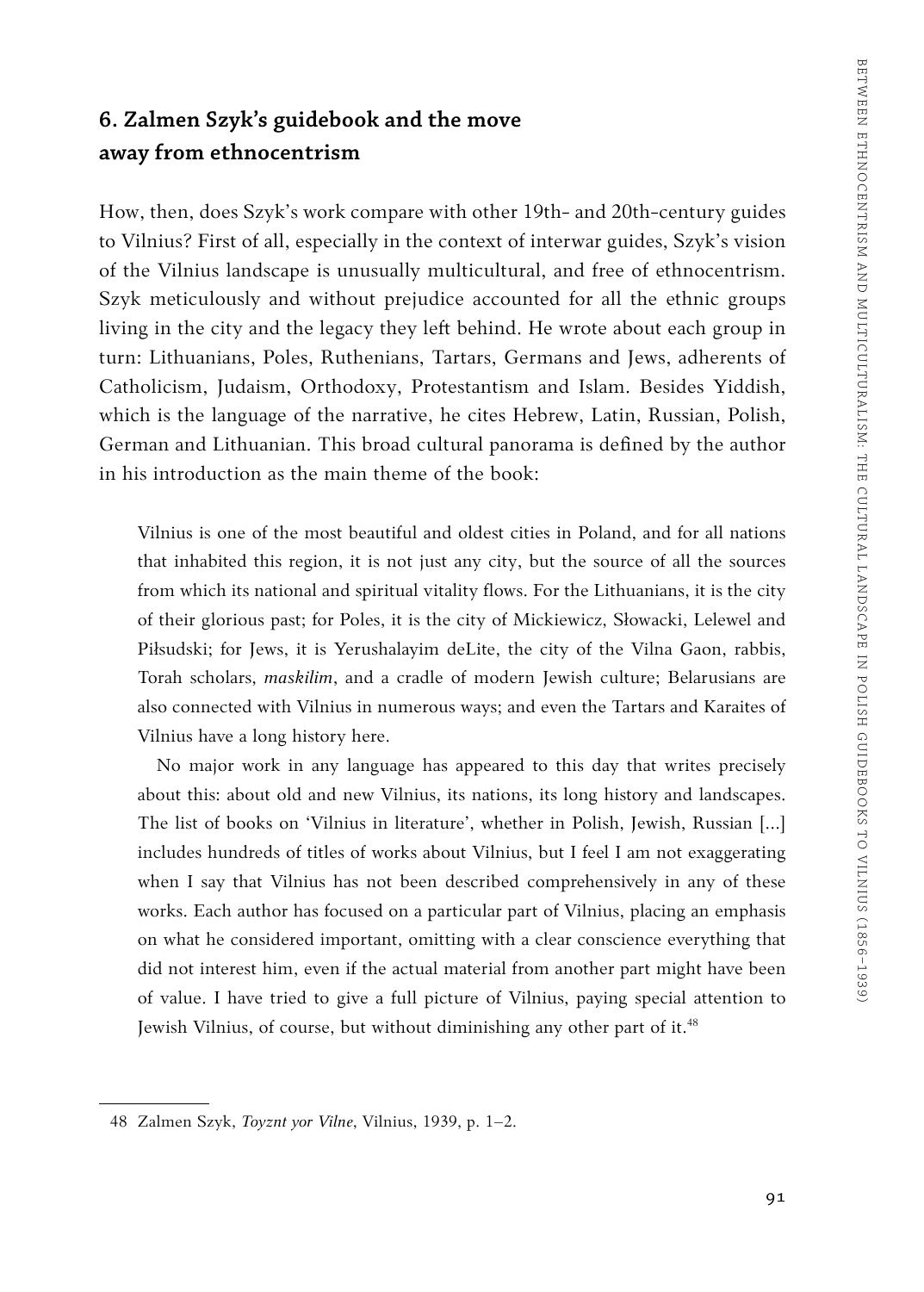COLLOQUIA | COLLOQUIA | 48

As can be seen from this quote, Szyk was fully aware of the shortcomings of the works on Vilnius and guidebooks published in the 20th century. He understood how the national-centric perspective impoverished the city's image, and wrote with a clear desire not to make the same mistakes as his predecessors.

Of course, Szyk's guide provides the most complete picture of the Jewish quarter and the Jewish heritage in Vilnius compared to the publications discussed earlier, but the author treats them proportionally to the contribution of other cultures to the city's panorama, adhering to the principle of cultural pluralism. The extent to which he wants to avoid any hint of ethnocentrism is clear from the fact that his route through Vilnius begins at Ostra Brama (the Gates of Dawn, a Gothic gate in the city wall) and Ostrobramska Street, a central point in the city for Catholics, who believed the image of Blessed Virgin Mary, Mother of Mercy located in the chapel adjacent to the gate could work miracles, and treated it as a special place of worship and pilgrimage, as a revered symbol of Catholicism in Poland and Lithuania. Of course, starting a tour of Vilnius from the site of a part of the preserved fortifications, and the only existing Gothic gate leading to the city, has its rational and historical justification. One could without difficulty, however, imagine that a Jewish guide might have chosen a different starting point, especially since in the past Jews generally avoided passing through the Ostra Brama gate, because of restrictive regulations obliging them to keep silent and remove their headcovering on entering the city through this particular gate. In this historical context (including the ban on Jews regarding trade and public gatherings at Ostra Brama and on Ostrobramska Street), Szyk's decision to begin his journey around Vilnius from this particular site was a clear manifestation of his faith in tolerance and his rejection of prejudice.

#### **7. Guidebooks as depositories of Polish national memory**

Szyk's willingness to include various models of historical memory and interpretations of the urban space is evident in his description of 'Polish' Vilnius. First of all, the amount of space in his guidebook devoted to various aspects of Polish culture is appreciably greater than that devoted to Jewish ones. His account is based primarily on Polish sources (he cites the chronicler Maciej Stryjkowski, the Polish historians Józef Kraszewski, Teodor Narbutt, Michał Baliński and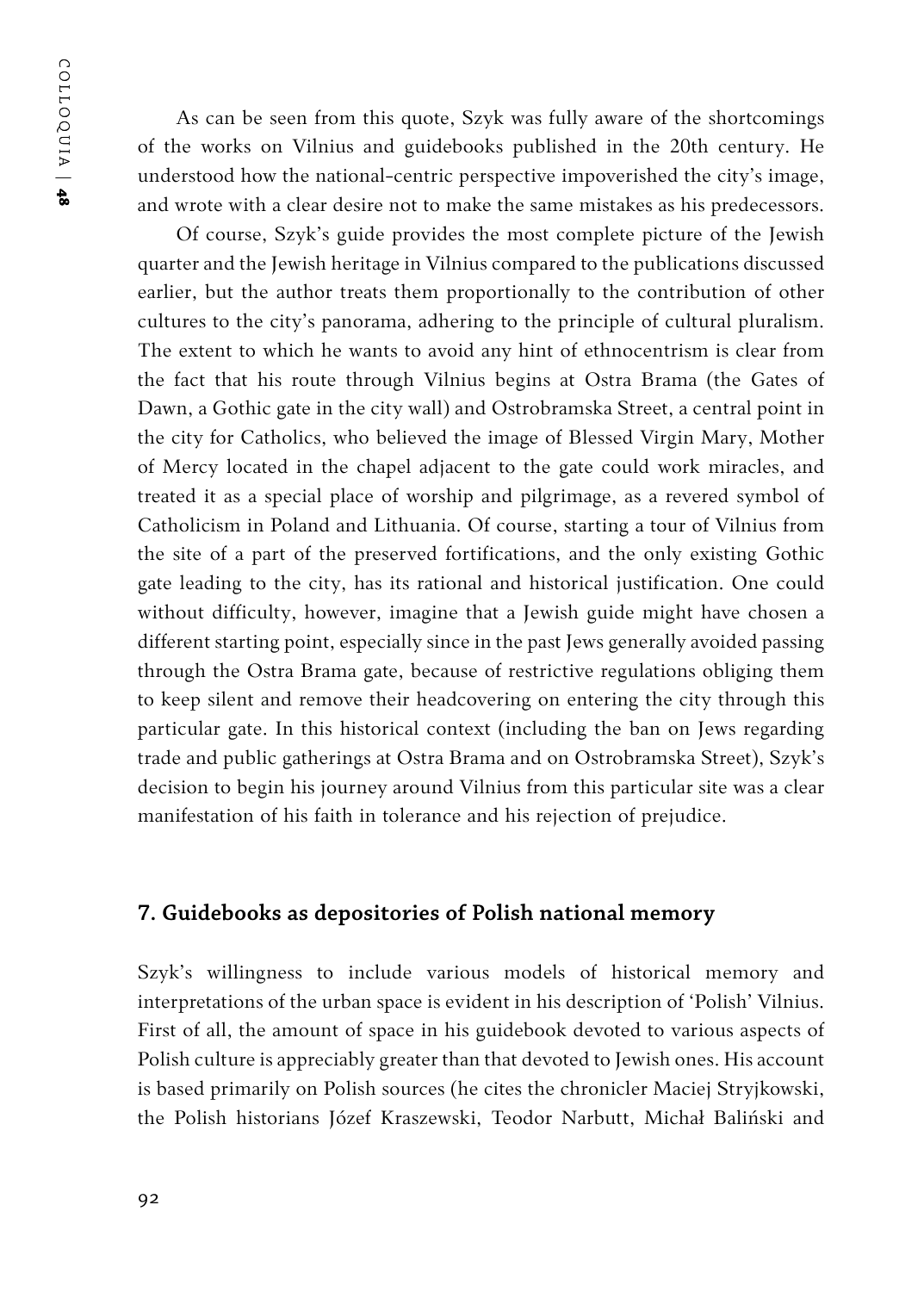Leon Wasilewski, and also the Polish historians of literature Stanisław Pigoń and Henryk Mościcki). Paradoxically, Szyk's Yiddish publication contains the most details and places connected with Polish culture, the longest list of distinguished Poles in various fields, and the most quotes from Polish literature, of all the guides published in the Polish language before 1939. Furthermore, Szyk adopted the model of national martyrdom based on Polish romanticism. He scrupulously notes all the sites associated with the repression of Polish patriots, in no way distancing himself from the Polish struggle against the occupying forces, or from the raising of the uprisings for Polish national liberation to cult status. He clearly sympathises with Polish resistance against russification. The author pays particular attention to the activities and the persecution of the literary circle of 'Philomats' and 'Philarets'.<sup>49</sup> The term 'Polish patriot' has a positive connotation in his guide. Szyk's treatment of the memorials to martyrdom is interesting, because his description of the Jewish community clearly departs from this type of terminology. He mentions instances of restrictions, pogroms, and anti-semitism, but these themes are treated marginally and are not the main focus of the Jewish cultural landscape.

Szyk's description of Polish spaces in Vilnius also promotes the cult of Marshal Józef Piłsudski, which after 1926 was the official ideology of the state, and which intensified after his death in 1935.<sup>50</sup> Piłsudski was also popular in the Jewish community as a proponent of equal rights for Jews, and anti-Jewish legislation was not passed during his rule. He was remembered as a guardian of Jewish rights, and anti-semitism clearly escalated in Poland after his death in 1935. Piłsudski is one of the most frequently recurring names in the guide. The author, with due respect, noted all the sites related to Piłsudski, e.g. 'the mother of Marshal Piłsudski lived at the corner of Makowa 1 and Nowogródzka 10 streets. It was from here that the marshal, a suspect in an assassination attempt on the tsar,<sup>51</sup> was exiled to Siberia<sup>52</sup> [...]. At Trocka Street 11 (opposite the

<sup>49</sup> The Philomats were a secret Polish society of students and alumni of the University of Vilnius active from 1817 to 1821.

<sup>50</sup> Józef Piłsudski (1867–1935) was a politician, social activist for independence, head of the Polish Socialist Party, Polish head of state (1918–1922), commander-in-chief of the Polish army (1918), first marshal of Poland (1920), and prime minister of Poland (1926–1928, 1930).

<sup>51</sup> Józef Piłsudski was accused of taking part in an assassination attempt on Tsar Alexander III Romanov. The organisers of the attack were members of the Terrorist Faction of the Narodnaya Vola, in which Piłsudski was implicated. He was exiled to Siberia on 1 May 1887.

<sup>52</sup> Zalmen Szyk, *Toyznt yor Vilne*, op. cit., p. 133.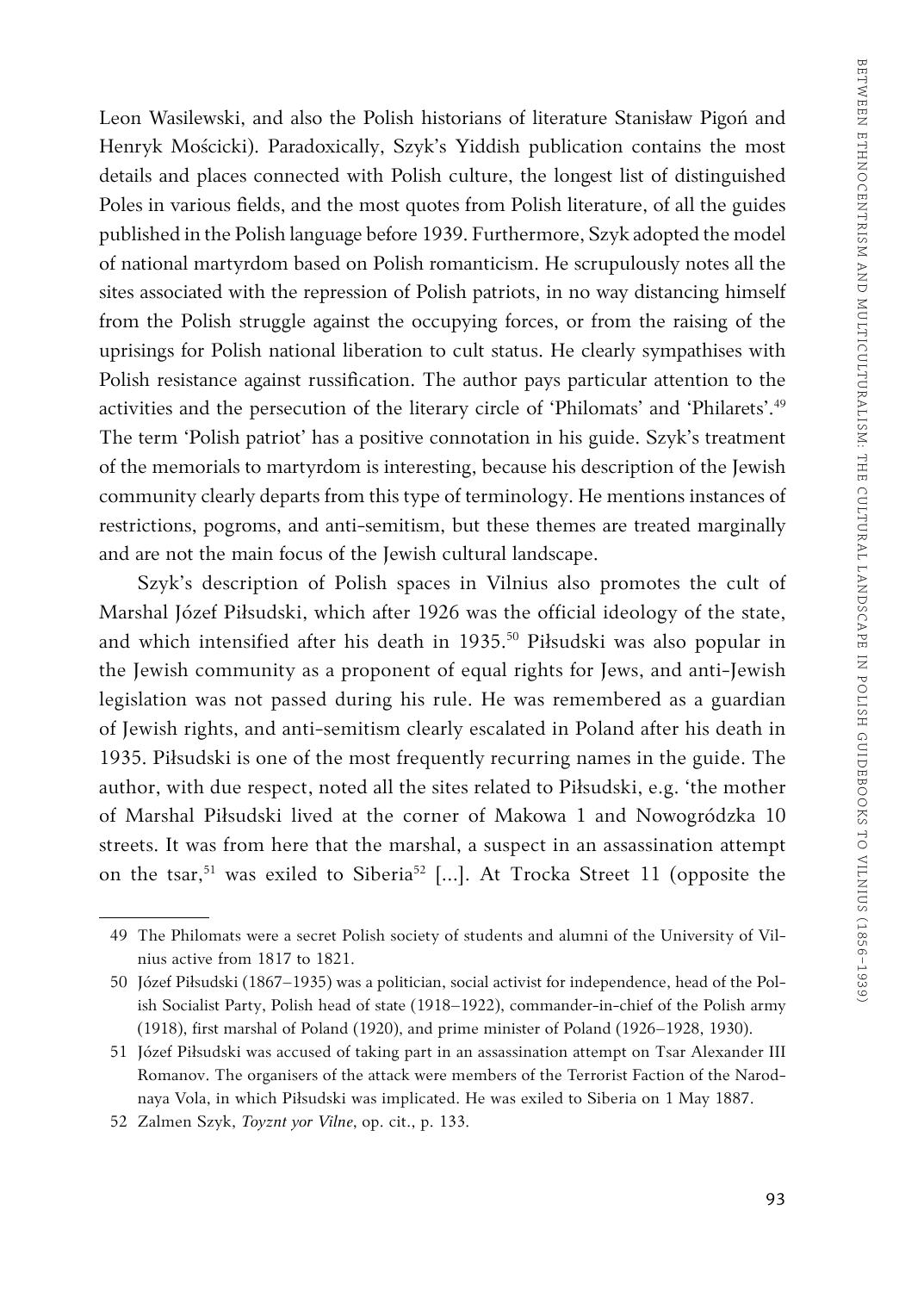Franciscan monastery), Józef Piłsudski was detained in a two-room apartment before he was sent to Siberia<sup>53</sup> [...]. Józef Piłsudski lived at Dominikańska Street 11 when he passed his matriculation examination in 188554 […]. Józef Piłsudski's family lived off the courtyard [of the house on Militarna Street]. His mother died here in 1884.<sup>55</sup> Once Aleksandrowska or Bulwar Aleksandrowski, later first Raduńska, and after the liberation of Poland, Piłsudski Street, because there is a house (between numbers 9 and 11) which was associated with J. Piłsudski's underground and revolutionary activities. It was here in a small wooden room that a secret printing press was located and operated by the illegal PPS organ *Robotnik* ('The Worker'), edited by Piłsudski from 1894 to 1899.'<sup>56</sup> The Kłos guide does not mention any of these places.

No other guidebook includes so many quotes from Polish literature related to Vilnius. Szyk cites Polish works in the original, without providing a Yiddish translation. He refers to canonical authors, especially Adam Mickiewicz, but also goes beyond the strict canon, quoting, for example, the poem 'Viliya' by Faustyn Łopatynski (ca. 1835–1886), a poet, violinist, pedagogue, translator and photographer, who has been completely forgotten. He also refers to younger artists whose reputations had not yet been established. For example, he cites a witty poem about Castle Hill by Teodor Bujnicki (1907–1944), a poet and satirist, and one of the founders of the Żagary group. Not all the authors cited in the guide, however, contributed to the greater glory of Polish literature. Szyk also included anti-semitic poems by Bazyli Bonifacy Jachimowicz, who, in one of his poems, for example, accused the Jews of starting the fires that plagued the city in the 18th century, and in another work accused the Jews of degrading the Rudnicki tract.

Szyk was the only guidebook writer to quote poems written by women, such as, for instance the *Pieśń o Wilnie* ('Song of Vilnius') by Zofia Bohdawiczowa (1898–1965), a Polish poetess, prose writer, and author of books for children and young people. Born in Warsaw, she gained a degree in Polish philology from Stephen Bathory University in Vilnius, and was so captivated by the region that it became the leitmotif of many of her works. He also quotes Wanda Doboczewska

<sup>53</sup> Ibid., p. 140.

<sup>54</sup> Ibid., p. 145.

<sup>55</sup> Ibid., p. 257.

<sup>56</sup> Ibid., p. 265–266.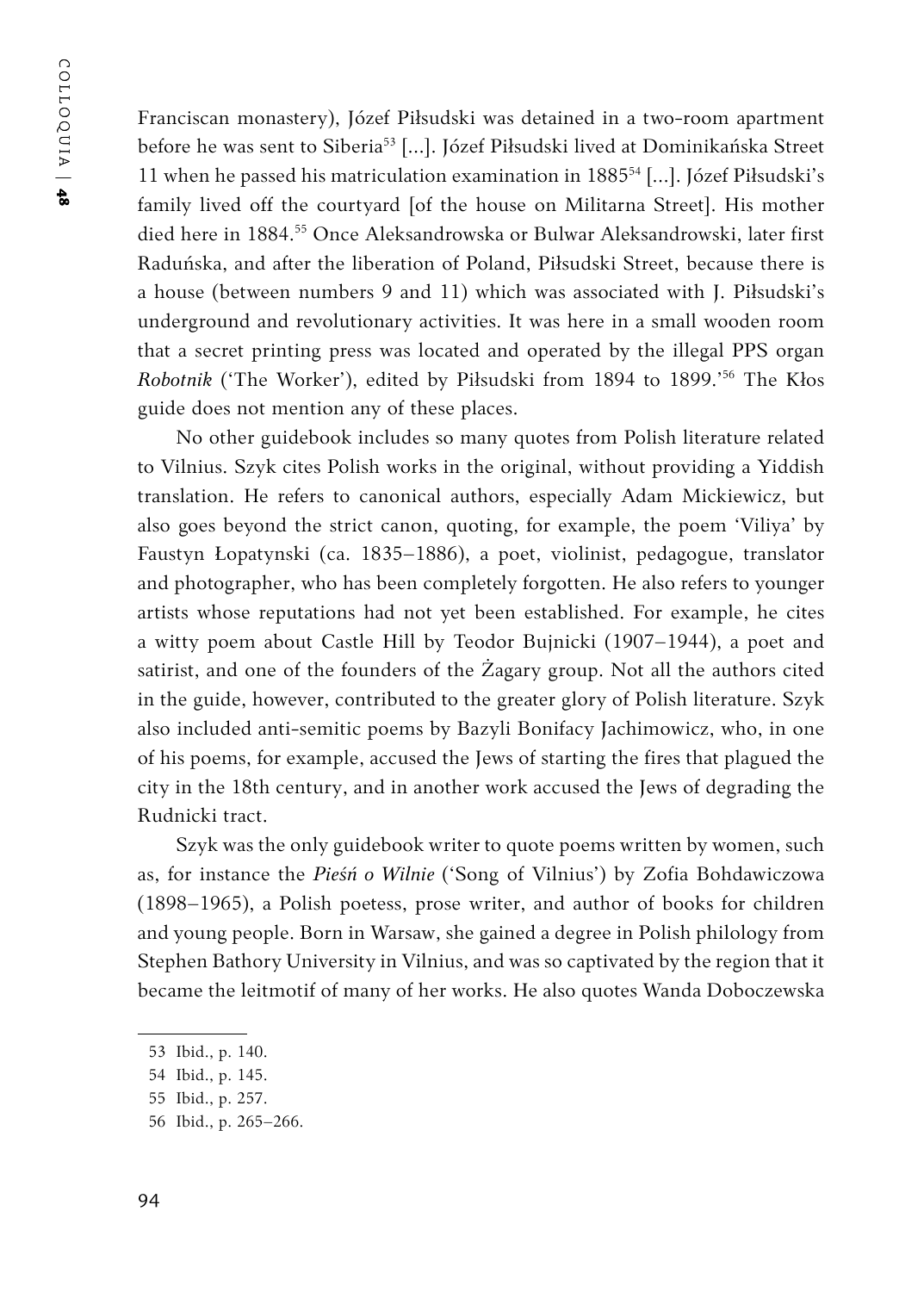(1892–1980), a Polish poetess, prose writer, publicist and playwright, who in the interwar period served as vice-president of the Union of Writers in Vilnius. He also recalls the theatre play *Wilia u Państwa Mickiewiczów* ('Viliya with the Mickiewicz Family') by Helena Romer, the guidebook author mentioned earlier.

#### **Conclusions**

Szyk broke the mould for guidebooks on many levels, notably in his presentation of the city. Only he mentions the Zaretshe neighbourhood in Vilnius, and its street lined with brothels, where quarrels and fights continually broke out.<sup>57</sup> To his credit, he did not idealise the city, and was not afraid to guide his readers along many of its less illustrious routes. He even guided his readers to Fania Levando's (1889–1941) famous restaurant at 14 Niemiecka Street, the only place they could have a vegetarian dinner in Vilnius. Her vegetarian cookbook in Yiddish was published in Vilnius in 1938, a year before Szyk's guide.

Unlike many other guides, Szyk's Vilnius is not only a city of churches, places of worship, historic buildings and cemeteries: it is an extremely wideranging and richly detailed panorama of the city, in which every fragment of its multinational heritage is treated with respect and attention. Szyk produced something far beyond a typical guidebook. He gave us a true compendium of interdisciplinary knowledge about Vilnius: his story literally brings the city and its diverse communities to life. *Toyznt yor Vilne* takes us on a virtual journey from street to street, from home to home; we can read every memorial plaque, and stop to enjoy every attractive view. The richly embroidered tapestry of the city is interwoven with the history of rulers, clergy, rabbis, scholars, artists and writers, and enriched with the sound of folk songs, poems and proverbs about Vilnius. Szyk's account is all the more moving for contemporary readers, who are aware that the author immortalised Vilnius on the eve of a great catastrophe that changed the face of the city for ever. We are painfully aware that Vilnius and its Jewish quarter, with all its backyards, *mikvahs*, Vilnius *kloyzn* and *yeshivas*, were soon to disappear like Atlantis. The author was also to succumb to the

<sup>57</sup> Ibid., p. 244.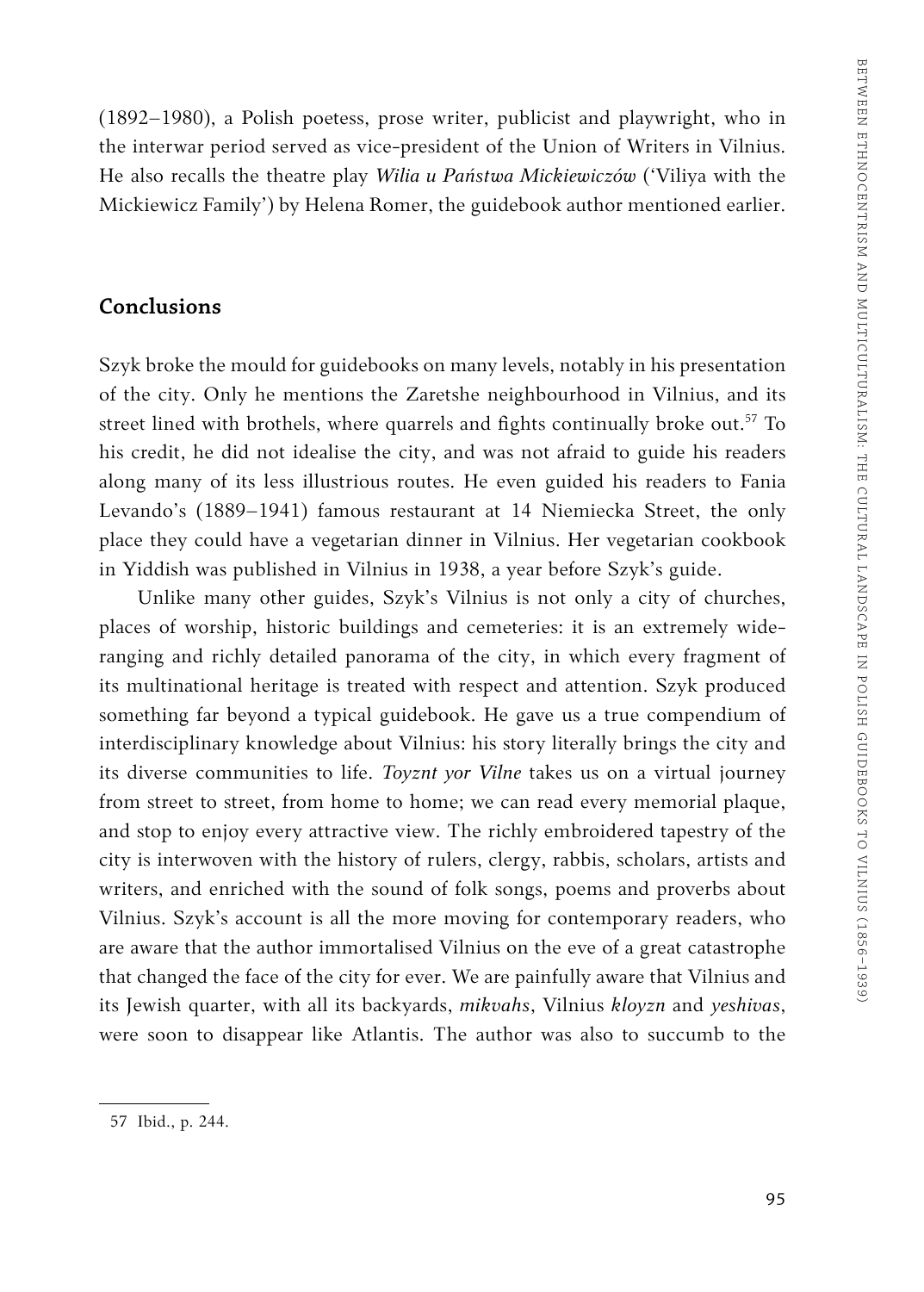COLLOQUIA | COLLOQUIA | 48

catastrophe: Zalmen Szyk died on 8 May 1942.<sup>58</sup> The material he prepared for the second volume of his guide was also lost. But our appreciation of his detailed descriptions in *Toyznt yor Vilne* is all the greater for it, and his book acquires an extremely important documentary value from this perspective. The outbreak of the war also affected the fate of the book itself: published in 1939, it did not manage to really penetrate the market, and only a few copies have survived. The futility of the enormous effort put into its creation is of tragic proportions.

Having researched numerous Polish guidebooks to Vilnius, I can say with certainty that Zalmen Szyk's publication has the greatest documentary value, as it presents Vilnius as a multicultural city most extensively, but at the same time it includes the local Polish cultural presence most completely. I strongly believe that *Toyznt yor Vilne* deserves to be reprinted and translated in at least two languages: Polish and Lithuanian. It will undoubtedly be of great interest to historians, regionalists, literary scholars, architects, specialists in the field of cultural heritage studies, contemporary residents of Vilnius, as well as tourists visiting the capital of Lithuania.

*Translated from Polish by* BARBARA PENDZICH

Received 2020 02 07 Accepted 2021 10 07

## **Tarp etnocentrizmo ir daugiakultūriškumo: kultūrinis kraštovaizdis vadovuose po Vilnių lenkų kalba (1856–1939) ir Zalmeno Šyko**  *Toyznt yor Vilne*

#### *Santrauka*

Straipsnio tikslas – parodyti, kaip išskirtinai Zalmenas Šykas kelionių gide *Toyznt yor Vilne* ("Tūkstantis Vilniaus metų") vaizduoja daugiakultūrį miesto paveldą, ir šį leidinį palyginti su kitais Vilniui skirtais vadovais.

<sup>58</sup> The second volume was to be devoted to Jewish cultural and political organisations. See Z. Szyk, *Toyznt yor Vilne*, op. cit., p. 519.